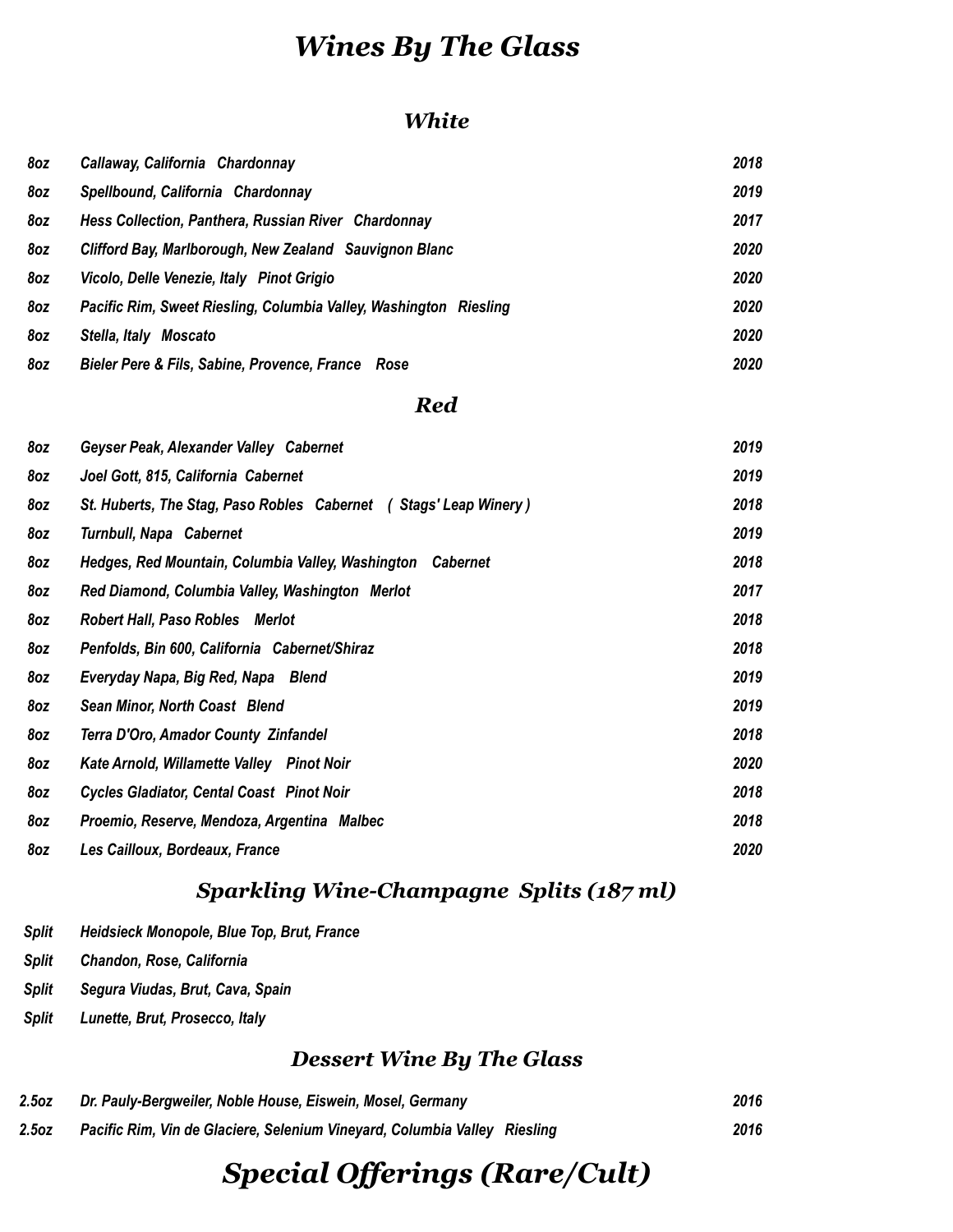#### *French*

| 1001 | Chateau Haut-Bailly, Pessac-Leognan, Bordeaux                         | 2002 |
|------|-----------------------------------------------------------------------|------|
| 1005 | Chateau Haut-Brion, Pessac-Leognan, Bordeaux                          | 2000 |
| 1002 | Chateau Ponet - Canet, Pauillac, Bordeaux                             | 1999 |
| 1004 | Chateau Ponet - Canet, Pauillac, Bordeaux                             | 1998 |
| 1007 | Chateau Mouton Rothchild, Pauillac, Bordeaux                          | 2016 |
| 1003 | Chateau Gruaud Larose, St. Julien, Bordeaux                           | 2005 |
| 1010 | Chateau Margaux, Margaux, Bordeaux                                    | 2006 |
| 1006 | Chateau La Mondotte, Saint-Emilion, Bordeaux                          | 1999 |
| 1008 | <b>Chateau Cheval Blanc, Saint-Emilion, Bordeaux</b>                  | 2016 |
| 1013 | Chateau La Conseillante, Pomerol, Bordeaux                            | 2007 |
| 1012 | <b>Chapoutier, Sieranne, Hermitage, Rhone</b>                         | 2011 |
|      | Australia                                                             |      |
| 1017 | Mollydooker, Velvet Glove, McLaren Vale, South Australia Shiraz       | 2018 |
| 1018 | Penfolds, Grange, South Australia Shiraz                              | 1999 |
|      | Spain                                                                 |      |
| 1016 | Vega Sicilia, Unico, Ribera Del Duero                                 | 2008 |
| 1026 | Numanthia, Termanthia, Toro                                           | 2010 |
|      | <b>Italy</b>                                                          |      |
| 1023 | Gaja, Conteisa, Barolo                                                | 2015 |
| 1022 | Zenato, Sergio Zenato, Riserva                                        | 2016 |
| 1024 | Masi, Mazzano, Amarone Della Valpolicella                             | 2001 |
| 1025 | Castello Dei Rampolla, Tuscany Super Tuscan                           | 2014 |
|      | American                                                              |      |
| 1030 | Hors Categorie, Walla Walla, Washington Syrah<br>(Cayuse)             | 2016 |
| 1031 | <b>Bergstrom, Silice, Chehalem Mountains, Willamette</b>              | 2018 |
| 1032 | Hyde & De Villaine, YGNACIA, Hyde Vineyard, Napa Pinot Noir           | 2018 |
| 1033 | Morley, En Famille, Fort Ross - Seaview, Sonoma Coast Pinot Noir      | 2017 |
| 1034 | Wayfarer, Wayfarer Vineyard, Sonoma Coast Pinot Noir (Pahlmeyer)      | 2016 |
| 1036 | Boars' View, Sonoma Coast Pinot Noir (Schrader)                       | 2012 |
| 1027 | Leonetti, Walla Walla, Washington Merlot                              | 2018 |
| 1029 | Melka Estates, La Mekerra Vineyard, Knights Valley, Sonoma Merlot     | 2015 |
| 1037 | Signorello Estate, Padrone, Napa Cabernet                             | 2016 |
| 1039 |                                                                       |      |
| 1042 | Stag's Leap Cellars, Fay Vineyard, Stags Leap District, Napa Cabernet | 2003 |
| 1045 | Paul Hobbs, Beckstoffer Las Piedras Vineyard, Napa Cabernet           | 2010 |

# *Special Offerings (Rare/Cult)*

| 1046 | Ziata, Meteor Vineyard, Coombsville, Napa Cabernet | 2016 |
|------|----------------------------------------------------|------|
| 1047 | Delectus, Cuvee Julia, Napa Cabernet               | 2010 |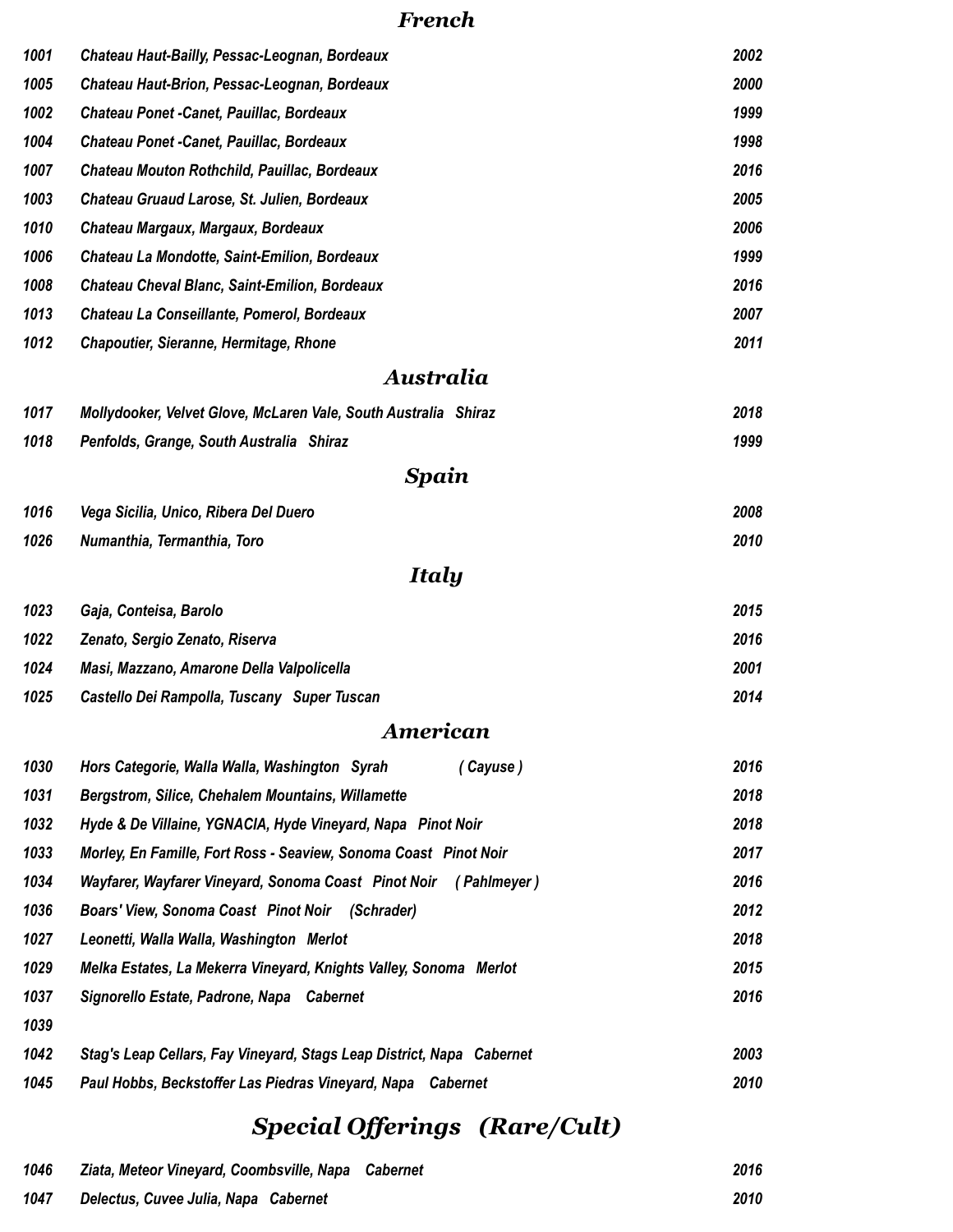| 1049 | Turnbull, Black, Oakville, Napa Cabernet                                     | 2019 |
|------|------------------------------------------------------------------------------|------|
| 1050 | Revana, Estate, St Helena, Napa Cabernet                                     | 2016 |
| 1051 | Adamvs, Quintvs, Howell Mountain, Napa Cabernet                              | 2016 |
| 1052 | Sherwin Family, Reserve, Spring Mountain, Napa Cabernet                      | 2016 |
| 1053 | Clark-Claudon, Eternity, Napa Cabernet                                       | 2013 |
| 1054 | Corley Family, Reserve, Monticello Vineyards, Napa Cabernet                  | 2008 |
| 1055 | Ulysses, Napa<br><b>Cabernet</b>                                             | 2013 |
| 1056 | Vine Hill Ranch, VHR, Oakville, Napa Cabernet                                | 2013 |
| 1057 | Trefethen, Halo, Oak Knoll, Napa Cabernet                                    | 2017 |
| 1058 | Ovid, Pritchard Hill, Napa Cabernet                                          | 2016 |
| 1060 | Michel Rolland, MR, Napa Cabernet                                            | 2015 |
| 1061 | Realm, Moonracer, Wappo Hill, Stags Leap District, Napa Cabernet             | 2016 |
| 1065 |                                                                              |      |
| 1071 | Realm Cellars, Beckstoffer / Dr. Crane Vineyard, Napa Cabernet               | 2017 |
| 1063 | Cayuse, Widowmaker, En Chamberlin Vineyard, Walla Walla, Washington Cabernet | 2017 |
| 1064 | Dunn, Howell Mountain, Napa                                                  | 2017 |
| 1069 | Perfect Season, Bidwell Creek Vineyard, Knights Valley, Sonoma Cabernet      | 2018 |
| 1070 | Araujo, Eisele Vineyard, Napa Cabernet                                       | 2011 |
| 1073 | Andrew Geoffry, Diamond Mountain, Napa Cabernet                              | 2006 |
| 1074 | Adobe Road, Beckstoffer Vineyard, Georges III, F Block, Napa Cabernet        | 2013 |
| 1075 | Quilceda Creek, Estate, Columbia Valley, Washington Cabernet                 | 2016 |
| 1076 | Aloft, Howell Mountain, Napa Cabernet                                        | 2010 |
| 1077 | Aloft, Howell Mountain, Napa Cabernet                                        | 2008 |
| 1079 | Fantesca, Estate, Spring Mountain, Napa Cabernet                             | 2017 |
| 1082 | Schrader, Beckstoffer Las Piedras, Napa Cabernet                             | 2011 |
| 1084 | The Mascot, Napa Blend<br>(Harlan Family)                                    | 2017 |
| 1086 | Alpha Omega, Era, Rutherford, Napa Blend                                     | 2014 |
| 1088 | Arkenstone, Estate, Howell Mountain, Napa Blend                              | 2017 |
| 1089 | Bond, Quella, Napa Blend                                                     | 2011 |
| 1090 | Miner, Oracle, Napa Blend                                                    | 2013 |
| 976  | Opus One, Napa Blend                                                         | 2018 |
| 1092 | Figgins, Estate, Walla Walla, Columbia Valley, Washington Blend              | 2014 |
| 1093 | Joseph Phelps, Insignia, Napa Blend                                          | 2018 |
| 1094 | Leonetti, Reserve, Walla Walla, Washington Blend                             | 2015 |
| 1095 | Realm, The Bard, Napa Blend                                                  | 2019 |
| 1096 | <b>Dancing Hares, Napa Blend</b>                                             | 2013 |

# *Half Bottles (375ml)*

| 109 | Laurent-Perrier, Brut, Tours-sur-Marne Champagne | <b>NV</b> |
|-----|--------------------------------------------------|-----------|
| 118 | Drappier, Brut, Rose                             |           |
| 54  | Michele Chiarlo, Nivole, Muscato di Asti, Italy  | 2020      |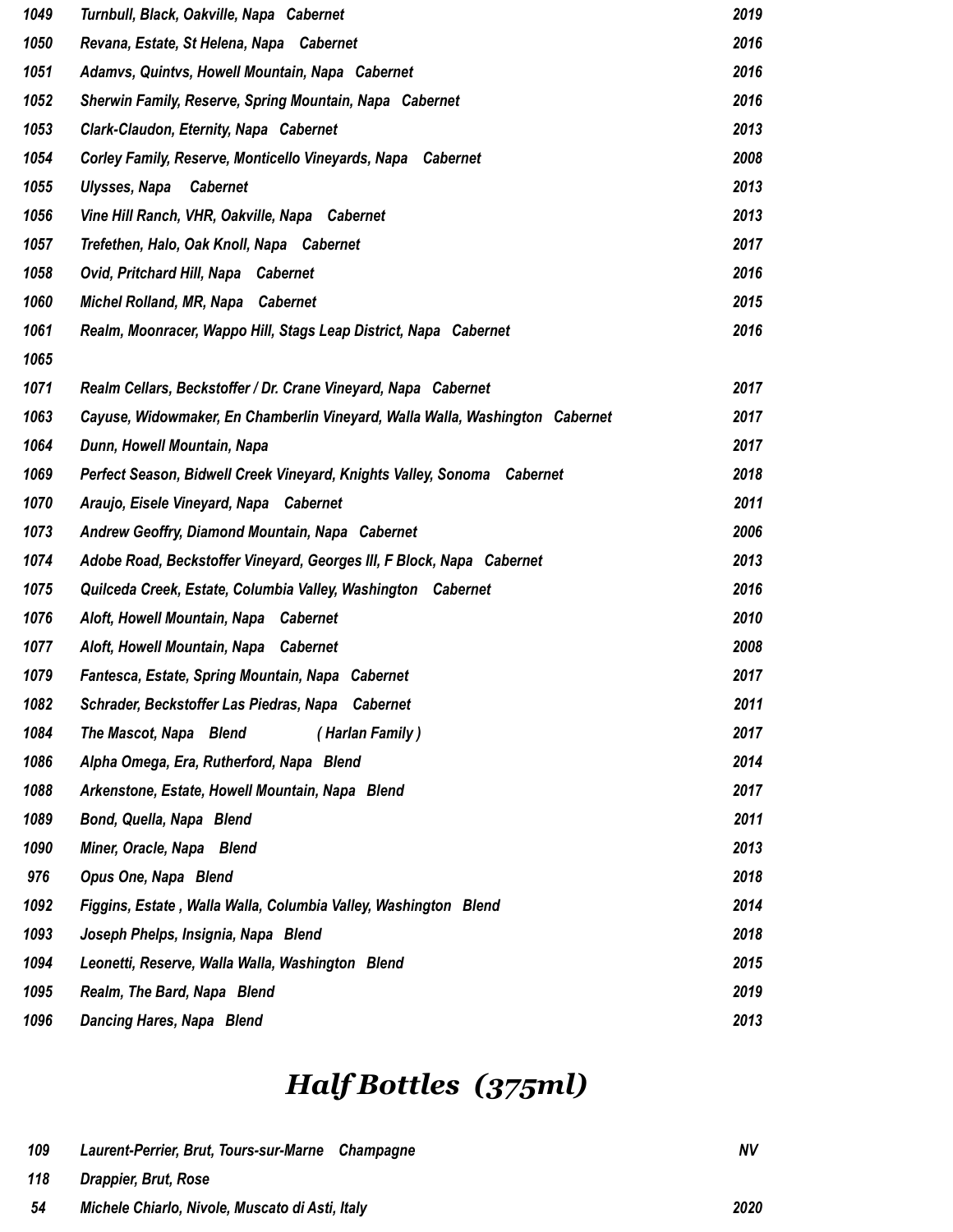| 12 | Stags' Leap, Napa Chardonnay                                                   | 2020 |
|----|--------------------------------------------------------------------------------|------|
| 13 | Cakebread, Napa Chardonnay                                                     | 2019 |
| 14 | Duckhorn, Napa Merlot                                                          | 2018 |
| 15 | L'Ecole No. 41, Columbia Valley, Washington Merlot                             | 2017 |
| 19 | St. Innocent, Eola-Amity Hills, Zenith Vineyard, Willamette, Oregon Pinot Noir | 2016 |
| 20 | Merry Edwards, Russian River Pinot Noir                                        | 2018 |
| 22 | Groth, Oakville, Napa                                                          | 2017 |
| 23 | Paul Hobbs, Crossbarn, Napa Cabernet                                           | 2017 |
| 24 | Justin, Paso Robles Cabernet                                                   | 2018 |
| 26 | Honig, Napa                                                                    | 2018 |
| 28 | Robert Biale, Black Chicken, Napa Zinfandel                                    | 2019 |
| 29 |                                                                                |      |
| 30 | Vieux Telegraph, Chateauneuf du Pape                                           | 2018 |
| 31 | Segla, Margaux, Bordeaux                                                       | 2015 |
| 32 | Mastro Janni, Brunello di Montalcino                                           | 2013 |

# *Sweet Wines (375ml) Dessert Style*

| 46 | Dolce, Napa (Far Niente)                                                  | 2014 |
|----|---------------------------------------------------------------------------|------|
| 47 | Dr. Pauly-Bergweiler, Noble House, Eiswein, Mosel, Germany                | 2016 |
| 48 | Max Richter, Mulheimer Helenenkloster, Eiswein, Mosel-Saar-Ruwer, Germany | 2003 |
| 50 | Royal Tokaji, 5 Puttonyos aszu, Hungary<br>(500 ml)                       | 2016 |
| 52 | Inniskillin, Icewine, Niagra, Canada Riesling                             | 2019 |
| 57 | Pacific Rim, Vin de Glaciere, Selenium Vineyard, Columbia Valley Riesling | 2016 |

## *Champagne*

| 101 |  | <b>Alfred Grattien, Brut</b> |  |
|-----|--|------------------------------|--|
|-----|--|------------------------------|--|

- *Alfred Grattien, Brut Rose, Classique*
- *Vorin-Jumel, Blanc de Blanc, Premier Cru, Brut*

| 103 | <b>Pommery, Cuvee Louise</b>      | 2004 |
|-----|-----------------------------------|------|
| 104 | <b>Moet Chandon, Dom Perignon</b> | 2012 |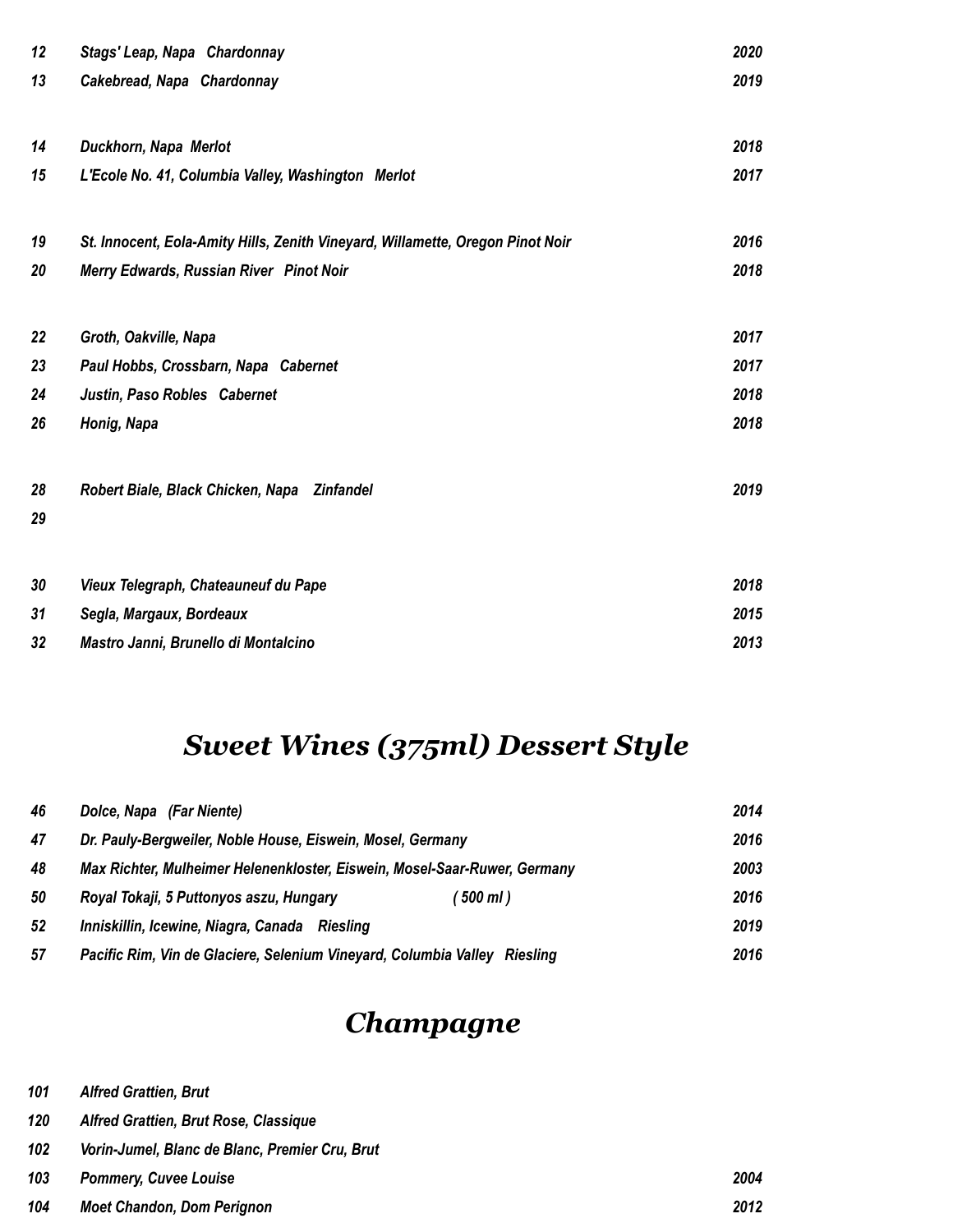| 105 | <b>Charles Ellner, Carte Blanche, Brut</b> |                     |      |
|-----|--------------------------------------------|---------------------|------|
| 106 | Laurent-Perrier, Harmony, Demi-Sec         |                     |      |
| 109 | <b>Laurent-Perrier, Brut</b>               | 375ml (Half Bottle) |      |
| 111 | <b>Laurent-Perrier, Cuvee Rose</b>         |                     |      |
| 108 | <b>Delamotte, Brut</b>                     |                     |      |
| 112 | Le Mesnil, Blanc de Blanc, Grand Cru       |                     |      |
| 110 | <b>Barnaut, Brut Reserve, Grand Cru</b>    |                     |      |
| 113 | Piper Heidsieck, Cuvee 1785                |                     |      |
| 114 | <b>Billecart-Salmon, Rose, Brut</b>        |                     |      |
| 130 | <b>Billecart-Salmon, Demi-Sec</b>          |                     |      |
| 116 | <b>Beau Joie, Special Cuvee, Brut</b>      |                     |      |
| 118 | Drappier, Brut, Rose                       | 375ml (Half Bottle) |      |
| 126 | Louis Roederer, Cristal                    |                     | 2008 |

## *Sparkling Wine*

| 119 | Roederer Estate, L'Ermitage, Anderson Valley         | 2005 |
|-----|------------------------------------------------------|------|
| 121 | Banshee, Ten of Cups, Brut, Sonoma                   |      |
| 127 | Luc Belaire, Rare, Rose                              |      |
| 123 | Lucien Albrecht, Brut Rose, Cremant d'Alsace, France |      |
| 124 | Caraccioli, Brut Cuvee, Santa Lucia Highlands        | 2007 |
| 125 | Syltbar, Il Concerto, Prosecco, Italy                |      |
| 129 | Syltbar, Il Concerto, Rose, Italy                    |      |
| 131 | <b>Bosco Franciacortia, Cuvee Prestige, Brut</b>     |      |

# *Sweeter Sparkling Wine*

| 128 | La Spinetta, Biancosin, Moscato D'Asti, Italy  |                     | 2021 |
|-----|------------------------------------------------|---------------------|------|
| -54 | Michele Chiarlo, Nivole, Moscato D'Asti, Italy | 375ml (Half Bottle) | 2020 |

## *New World Chardonnay*

| 201 | Trefethen, Oak Knoll, Napa                                           | 2019 |
|-----|----------------------------------------------------------------------|------|
| 202 | <b>Chalk Hill, Chalk Hill Estate, Sonoma</b>                         | 2018 |
| 203 | <b>ZD, California</b>                                                | 2018 |
| 204 | Sanford, Sta. Rita Hills                                             | 2015 |
| 205 | Far Niente, Estate, Napa                                             | 2018 |
| 206 | <b>Frank Family, Carneros</b>                                        | 2019 |
| 207 | Chappellet, Grower Collection, Calesa Vineyard, Petaluma Gap, Sonoma | 2019 |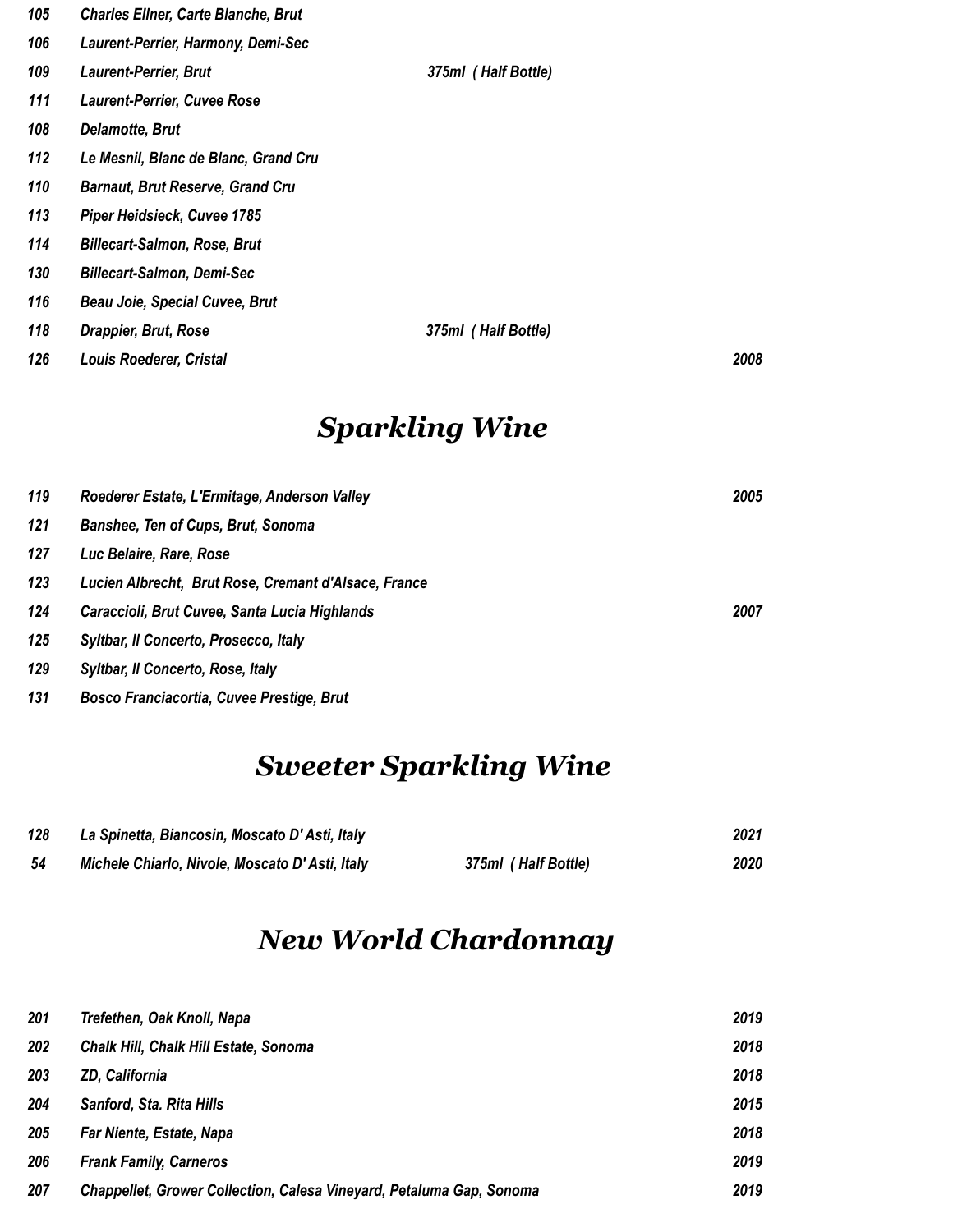| 208 | Cote Bonneville, DuBrul Vineyard, Yakima Valley           | 2010 |
|-----|-----------------------------------------------------------|------|
| 209 | Neyers, 304, Sonoma                                       | 2018 |
| 210 | Tamber Bey, Deux Chevaux, Dijon Clones, Yountville, Napa  | 2011 |
| 211 | Rombauer, Carneros, Napa                                  | 2020 |
| 212 | Orin Swift, Mannequin, California                         | 2019 |
| 213 | Jordan, Russian River                                     | 2018 |
| 214 | Bachelder, Willamette Valley, Oregon                      | 2013 |
| 215 | Kendall - Jackson, Estates Collection, Santa Maria Valley | 2018 |
| 217 | August Briggs, Leveroni Vineyard, Carneros                | 2016 |
| 216 | Pine Ridge, Collines Vineyard, Carneros, Napa             | 2017 |
| 218 | Hindsight, Napa                                           | 2016 |
| 219 | Patz and Hall, Hyde Vineyard, Carneros                    | 2017 |
| 221 | Stags Leap Cellars, Karia, Napa                           | 2018 |
| 223 | <b>Tori Mor, Willamette Valley</b>                        | 2018 |
| 224 | Hanzell, Sebella, Sonoma                                  | 2015 |
| 227 | <b>Shafer, Red Shoulder Ranch, Napa</b>                   | 2019 |
| 230 | Cakebread, Napa                                           | 2020 |

# *French Chardonnay*

| 232 | Joseph Drouhin, Chablis                                     | 2018 |
|-----|-------------------------------------------------------------|------|
| 231 | Domaine Des Gerbeaux, Macon-Solutre, Macon                  | 2018 |
| 233 | Louis Jadot, Pouilly Fuisse, Macon                          | 2018 |
| 234 | Boucard, Chassagne Montrachet, Cote De Beaune               | 2017 |
| 235 | Joseph Drouhin, Puligny Montrachet, Cote de Beaune          | 2019 |
| 238 | Louis Latour, Corton-Charlemagne, Grand Cru, Cote de Beaune | 2015 |

# *Sauvignon Blanc*

| 240 | Grieve Family, Double Eagle, Napa           | 2019 |
|-----|---------------------------------------------|------|
| 241 | Rombauer, Napa                              | 2020 |
| 242 | <b>Twomey, Napa/Sonoma</b>                  | 2017 |
| 243 | Nobilo, Icon, Marlborough, New Zealand      | 2019 |
| 244 | Loveblock, Marlborough, New Zealand         | 2021 |
| 245 |                                             |      |
| 246 | <b>Chalk Hill, Sonoma</b>                   | 2019 |
| 247 | Eric Louis, Pauline, Sancere, Loire, France | 2017 |
| 250 |                                             | 2018 |
| 251 |                                             | 2018 |
|     |                                             |      |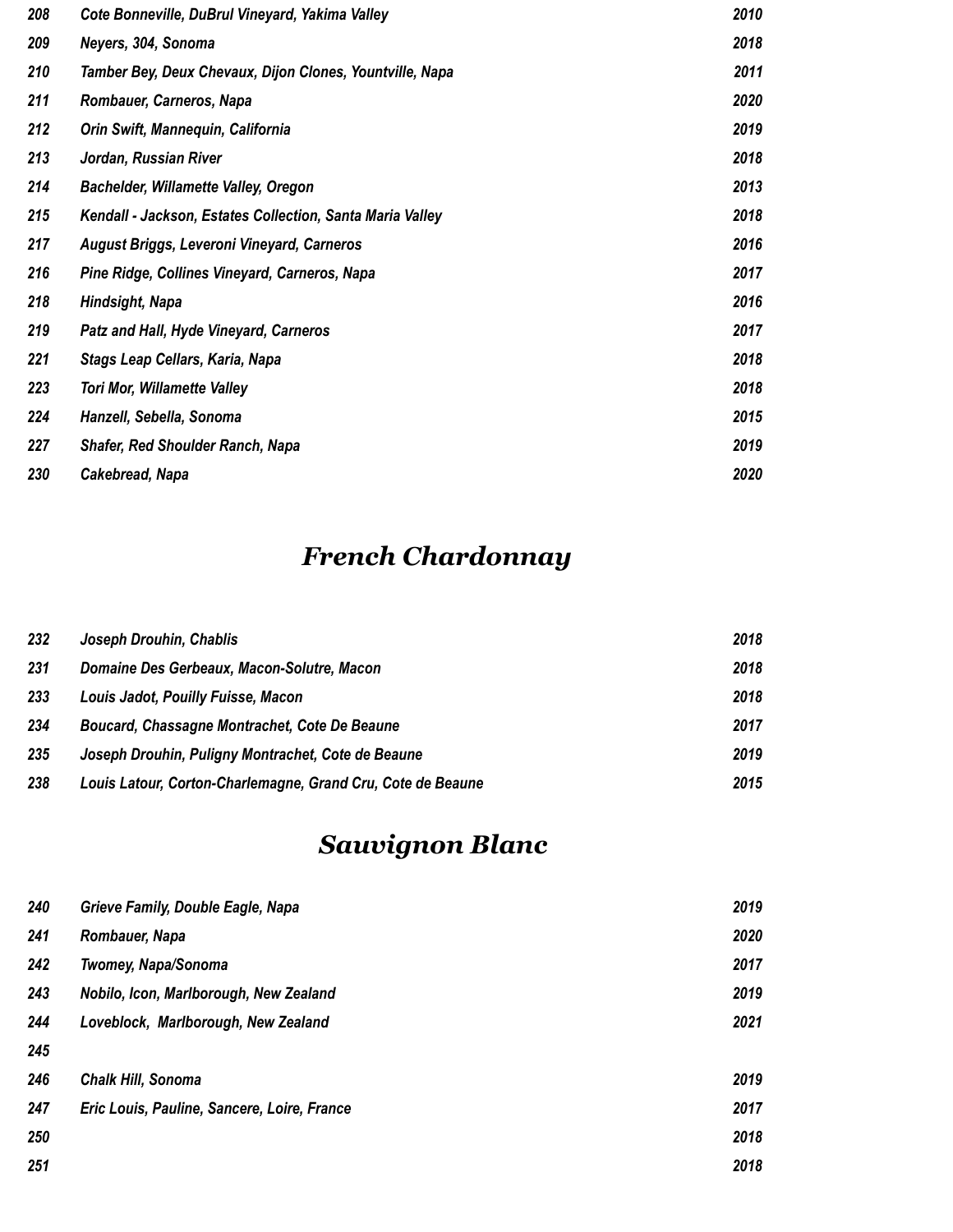### *Pinot Gris*

| 252 | Terlato, Colli Orientali, Friuli, Italy           | 2018 |
|-----|---------------------------------------------------|------|
| 253 | King Estate, Domaine, Willamette Valley, Oregon   | 2019 |
| 254 | Lemelson, Tikka's Run, Willamette Valley, Oregon  | 2019 |
| 257 | Scarbolo, Ilramato, Venezia, Veneto, Italy (Rose) | 2018 |
| 258 | Tiefenbrunner, Trentino-Alto Adige                | 2020 |
| 259 | Bertani, Venezia Giulia, Veneto, Italy            | 2018 |

## *Riesling The sweetest are in the dessert wine Section*

| 256 | J.J. Prum, Berkasteler Badstube, Auslese, Mosel, Germany             | 2018 |
|-----|----------------------------------------------------------------------|------|
| 260 | State of Mind, Zillah Ranch Vineyard, Columbia Valley, Washington    | 2020 |
| 261 | Weinkelter, Urziger Wurzgarten, Kabinett, Mosel, Germany             | 2018 |
| 262 | Leeuwin, Artist Series, Margeret River, Australia                    | 2018 |
| 263 | Schmitt Sohne, Piesporter Michelsberg, Auslese, Mosel, Germany       | 2018 |
| 264 | Dr. Loosen, Wehlener Sonnenuhr, Auslese, Bernkastel / Mosel, Germany | 2020 |

#### *Other White*

| 269 | Jean-Luc Colombo, La Violette, Languedoc, France Viognier | 2018 |
|-----|-----------------------------------------------------------|------|
| 272 | Tarras Gauda, Abadia de San Campio, Rías Baixas Albarino  | 2018 |
| 274 | <b>Banyan, Monterey County Gewurztraminer</b>             | 2016 |
| 275 | Lone Madrone, Paso Robles Roussanne                       | 2006 |

### *Australian Red*

| 462 | D'Arenberg, Dead Arm, McLaren Vale Shiraz                        | 2017 |
|-----|------------------------------------------------------------------|------|
| 466 | Ben Glaetzer, Amon Ra, Barossa Valley, South Australia<br>Shiraz | 2005 |
| 475 | Angove, Warboys Vineyard, McLaren Vale Shiraz                    | 2017 |
| 474 | Angove, GSM, McLaren Vale Shiraz- Grenache-Mourvedre             | 2017 |
| 480 | Penfolds, Bin 389, South Australia Cabernet / Shiraz             | 2018 |
| 483 | Hickinbotham, Trueman, McLaren Vale<br>Cabernet                  | 2013 |
| 485 | <b>Robert Oakley, Margaret River Cabernet</b>                    | 2016 |
| 487 | <b>Balnaves, Coonawarra</b><br>Cabernet                          | 2010 |
|     |                                                                  |      |

### *French Red*

#### *Bordeaux*

#### *Benoit Touquette, Arbalest 2015*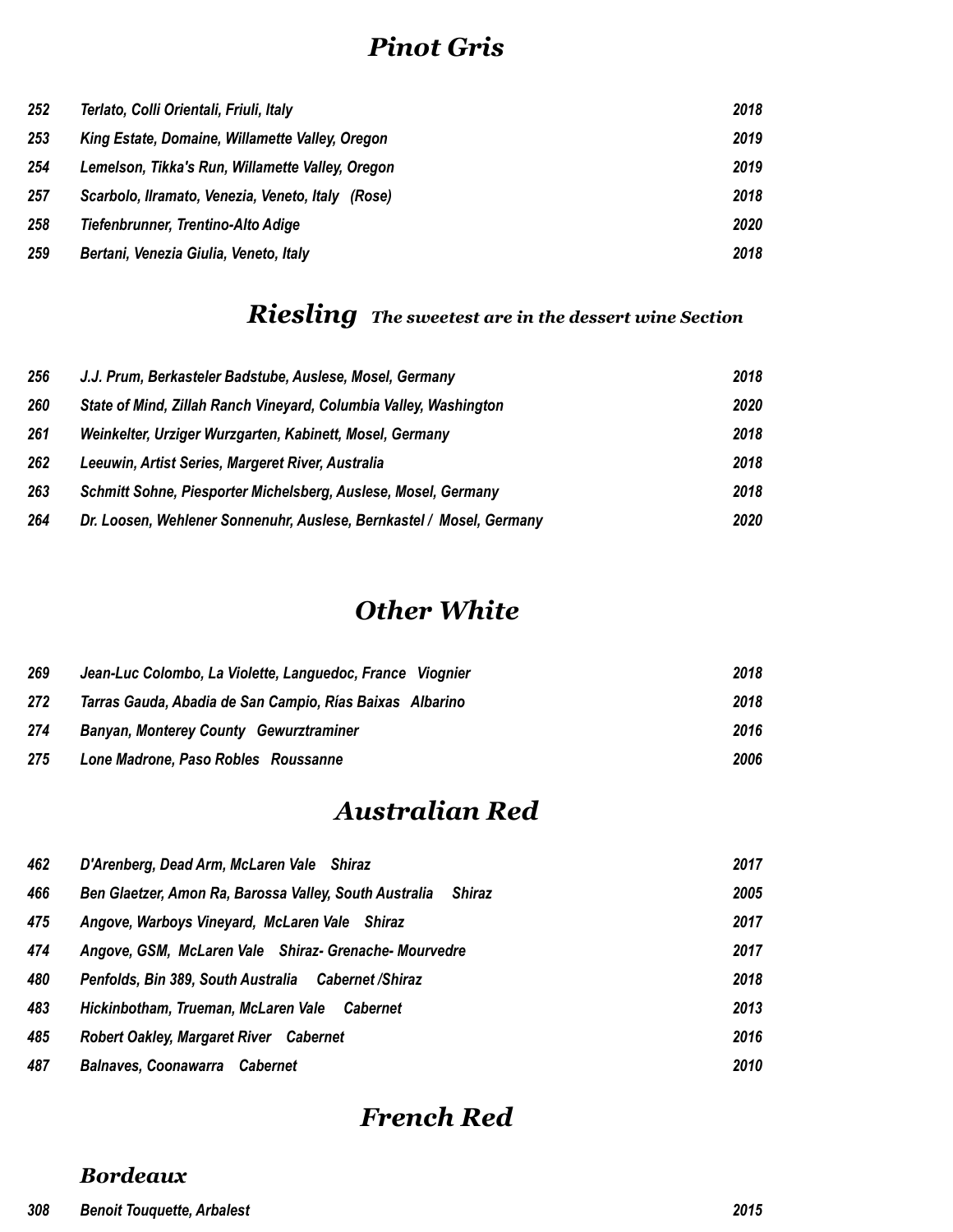| 303 | <b>Clos L'Eglise, Pomerol</b>                                       | 2016 |
|-----|---------------------------------------------------------------------|------|
| 313 | La Route, Pomerol                                                   | 2017 |
| 306 | Chateau Pichon Lalande, Pauillac                                    | 2015 |
| 310 | <b>Chateau Batailley, Pauillac</b>                                  | 2015 |
| 312 | <b>Chateau Pontet Canet, Pauillac</b>                               | 2008 |
| 301 | <b>Chateau Siran, Margaux</b>                                       | 2018 |
| 305 | Chateau Castelbruck, Margaux                                        | 2016 |
| 311 | Chateau Tayey, Cuvee Prestige, Bordeaux Supérieur                   | 2012 |
| 307 | Chateau Gaby, Canon - Fronsac, Bordeaux                             | 2012 |
| 302 | Chateau Pas de L'Ane, Saint-Emilion                                 | 2014 |
| 304 | <b>Chateau Perey Chevreuil, Saint-Emilion</b>                       | 2016 |
| 309 | <b>Chateau Tour Baladoz, Saint-Emilion</b>                          | 2009 |
|     |                                                                     |      |
|     | <b>Burgundy</b>                                                     |      |
| 321 | Domaine Richard Rottiers, Moulin a Vent, Beaujolais                 | 2019 |
| 315 | Camille Giroud, Bourgogne, Cote de Beaune                           | 2017 |
| 316 | Albert Ponnelle, Veilles Vignes, Nuits St. George, Cote De Nuits    | 2014 |
| 317 | Louis Jadot, Nuits St. George, Cote De Nuits                        | 2018 |
| 319 | Xavier Mommot, Volnay, Premier Cru, Clos Des Chenes, Cote de Beaune | 2016 |
| 320 | Domaine Michel Magnien, Clos De La Roche, Grand Cru, Cote De Nuits  | 2014 |
|     | <b>Rhone</b>                                                        |      |
| 325 | <b>Denuziere, Cote-Rotie</b>                                        | 2015 |
| 326 | <b>Domaine Cayron, Gigondas</b>                                     | 2019 |

### *Jean-Luc Colombo, Bartavelle, Chateauneuf du Pape 2019*

# *Italian Red*

### *Tuscany, Abruzzo and Sardegna*

| 401  | Nozzole, Gran Selezione, Chianti Classico               | 2016 |
|------|---------------------------------------------------------|------|
| 402  | Rene Petriolo, Chianti                                  | 2018 |
| 403  | <b>Banfi, Chianti Classico Riserva</b>                  | 2018 |
| 405  | San Felo, Aulus Cabernet                                | 2014 |
| 404  | Luce Della Vita, Montalcino Super Tuscan                | 2017 |
| 407  | Banfi, Magna Cum Lauade Super Tuscan                    | 2017 |
| 410  | Tenuta San Guido, Sassicaia, Bolgheri Super Tuscan      | 2017 |
| 1025 | Castello Dei Rampolla, Tuscany Super Tuscan             | 2014 |
| 411  | Podere Le Caggiole, Vino Nobile di Montepulciano        | 2012 |
| 412  | Corte alla Flora, Riserva, Vino Nobile di Montepulciano | 2014 |
| 416  | Podere San Giovanni, Vino Nobile di Montepulciano       | 2015 |
| 413  | Collefriscio, In and Out, Montepulciano D'Abruzzo       | 2014 |
| 415  | Caricagiola, Colli Del Limbara, Sardegna                | 2016 |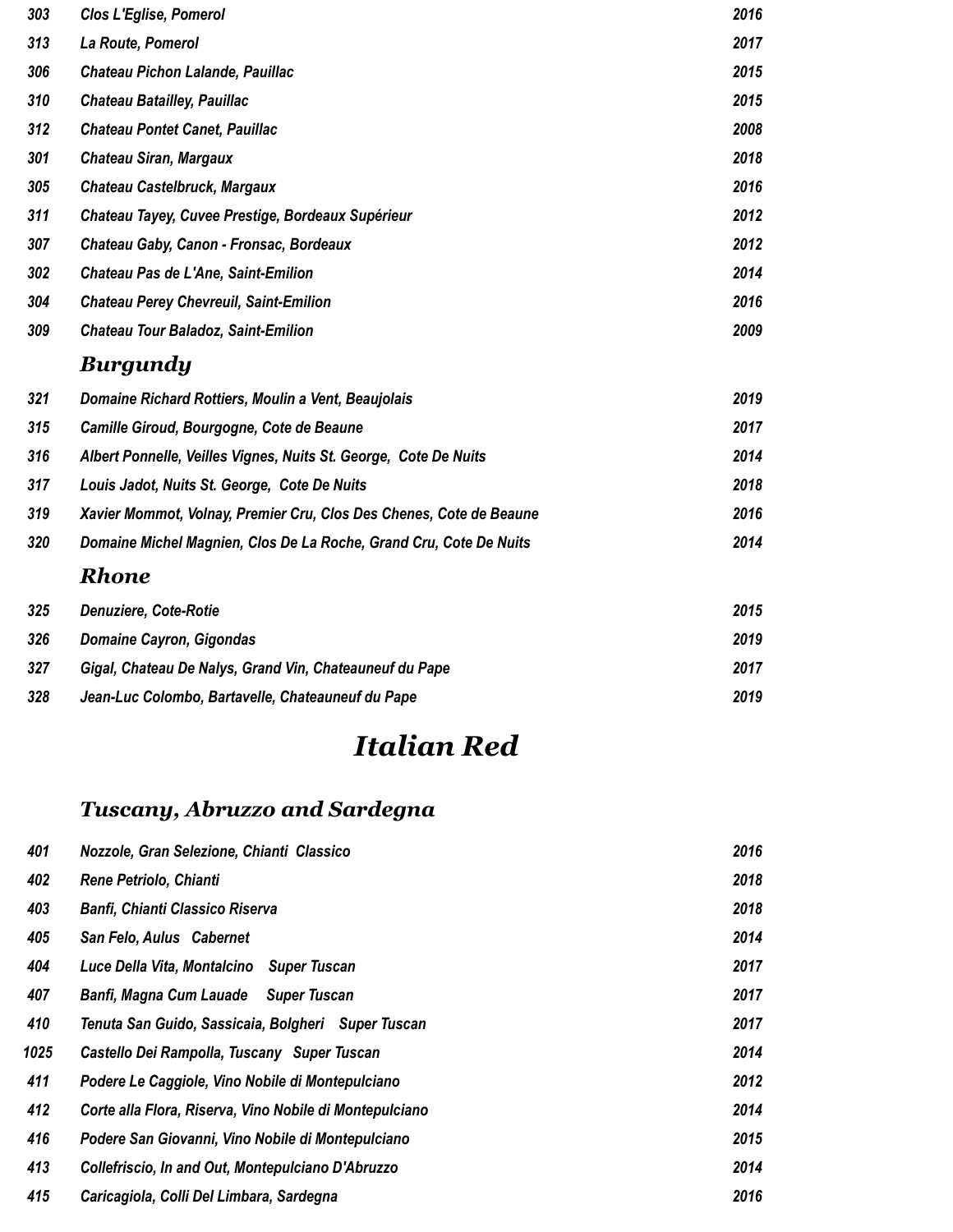| 414 | Il Poggione, Rosso di Montalcino                    | 2016 |
|-----|-----------------------------------------------------|------|
| 418 | Donatella Cinelli Colombini, Brunello di Montalcino | 2016 |
| 419 | Corte Dei Venti, Riserva, Brunello di Montalcino    | 2015 |
| 423 | Bonacchi, Molino del Piano, Brunello di Montalcino  | 2015 |
| 425 |                                                     |      |
| 420 | Petrolo, Galatrona Merlot                           | 2013 |
|     | <b>Piedmont</b>                                     |      |
| 433 | Morei, P-179, Benaco Bresciano Rosso                | 2016 |
| 432 | Lodali, Rocche Dei Fratelli, Barbaresco             | 2015 |
| 428 | Massimo Rivetti, Garasin Rosso, Langhe              | 2015 |
| 429 | Marrone, Pichemej, Barolo                           | 2010 |
| 430 | Guidobono, Le Coste di Monforte, Barolo             | 2015 |
| 431 | Damilano, Lecinquevigne, Barolo                     | 2016 |

### *Veneto (Valpolicella and Amarone)*

| 441 | Pra, Morandina, Amarone Della Valpolicella          | 2015 |
|-----|-----------------------------------------------------|------|
| 442 | Buglioni, Il Lussurioso, Amarone Della Valpolicella | 2017 |
| 443 | Zenato, Amarone Della Valpolicella                  | 2017 |
| 445 | Gorgo, Amarone Della Valpolicella                   | 2016 |
| 447 | Bertani, Amarone Della Valpolicella                 | 2012 |
| 444 | Zenato, Ripassa, Valpolicella                       | 2017 |
| 446 | Cesari, Mara, Ripassa, Valpoicella                  | 2017 |

# *South African Red*

| 381 | <b>Wildekranes, Bot River Pinotage</b>                   | 2019 |
|-----|----------------------------------------------------------|------|
| 380 | Babylonstoren, Nebukadnesar, Simonsberg - Paarl<br>Blend | 2019 |
| 382 | Longridge, Ekliptika, Stellenbosch Blend                 | 2013 |
| 383 | Cederberg, Cape Winelands Cabernet                       | 2017 |

## *Spanish Red*

| 352 | Urbina, Gran Reserva, Rioja                        | 2004 |
|-----|----------------------------------------------------|------|
| 357 | Bodegas Muga, Torre Muga, Rioja                    | 2016 |
| 363 | Faustino, Gran Reserva, Rioja                      | 2009 |
| 364 | Carlos Serres, Gran Reserva, Rioja                 | 2012 |
| 366 | CVNE, Imperial, Grand Reserva, Rioja               | 2014 |
| 367 |                                                    |      |
| 369 | Cuentavinas, Los Yelsones, Rioja                   | 2018 |
| 353 | Domino De Pingus, Flor De Pingus, Ribera del Duera | 2019 |
| 365 | Vizcarra, Torralvo, Ribera del Duera               | 2018 |
| 370 | Aalto, Ribera Del Duera                            | 2019 |
| 355 | <b>Ferrer Bobet, Priorat</b>                       | 2017 |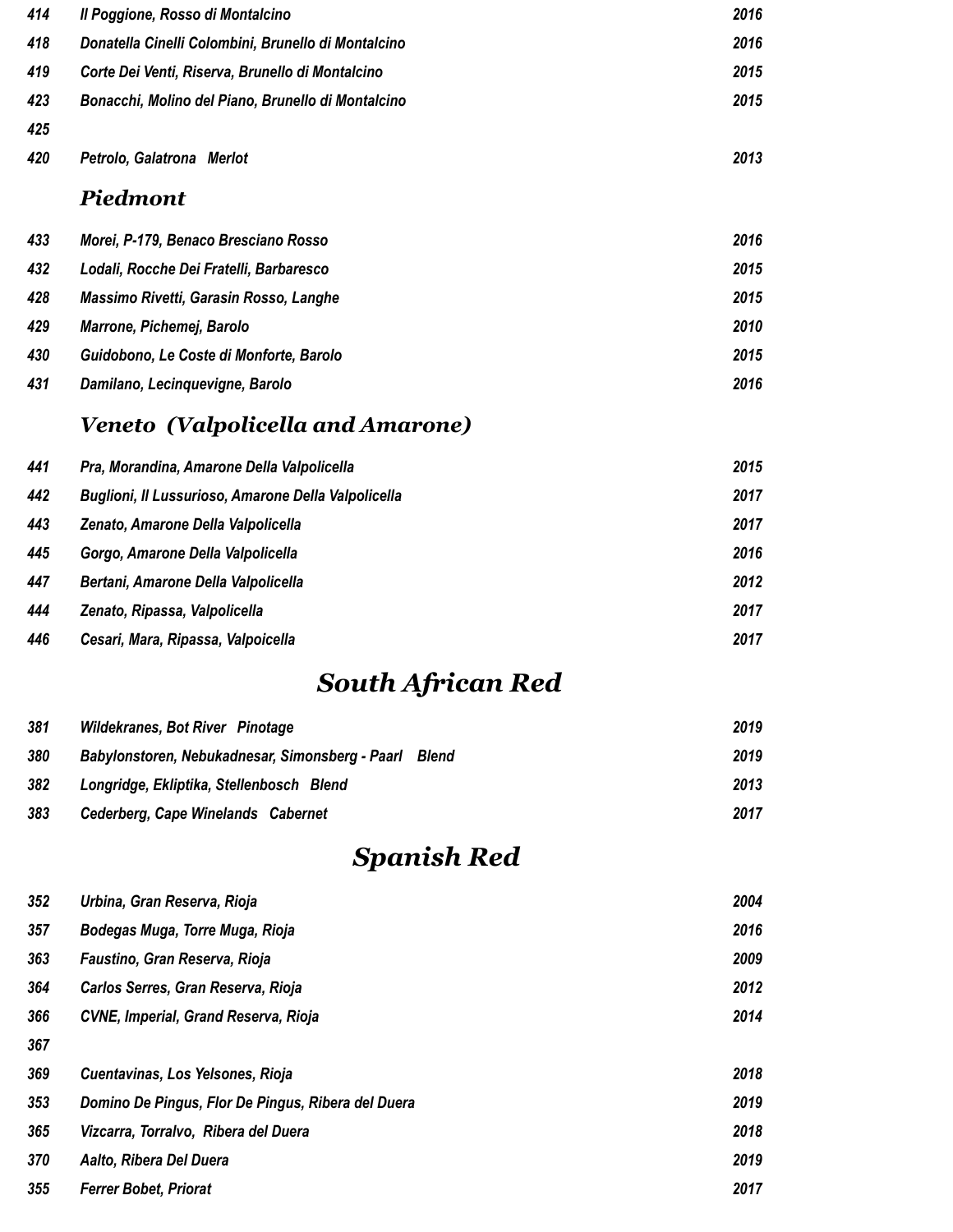| 361 | Numanthia, Numanthia, Toro                              | 2015 |
|-----|---------------------------------------------------------|------|
| 371 | Campo Alegro, Toro                                      | 2012 |
| 373 | Murviedro, Cepas Viejas, Utiel - Requena Bobal          | 2014 |
| 372 | Aljibes, Chinchilla de Montearagón Cabernet Franc       | 2007 |
| 374 | Torres, Mas La Plana, Penedes Cabernet 40th Anniversary | 2010 |
| 375 | Albet I Noya, Marti Reserva, Penedes                    | 2011 |
| 376 | Juan Gil, Blue Label, Jumilla                           | 2019 |

## *Chilean Red*

| 385 | Concha Y Toro, Don Melchor, Puente Alto Vineyard, Puente Alto | 2014 |
|-----|---------------------------------------------------------------|------|
| 391 | Casa Lapostolle, Cuvee Alexander, Colchagua Valley Cabernet   | 2019 |
| 396 | Casa Lapostolle, Le Petit Clos, Colchagua Valley Blend        | 2016 |
| 398 | Casa Lapostolle, Clos Apalta, Colchagua Valley Blend          | 2016 |

# *Argentinian Red*

| 388 | Cobos, Bramare, Marchiori Vineyard, Mendoza Cabernet (Paul Hobbs) | 2017 |
|-----|-------------------------------------------------------------------|------|
| 389 | Gran Enemigo, Gualitallary Single Vineyard, Mendoza Cab Franc     | 2010 |
| 393 | Bodega Tapiz, Las Notas De Jean Claude, San Paulo, Mendoza Blend  | 2012 |
| 394 | Clos De Las Siete, Valle de Uco Malbec Blend (Michel Rolland)     | 2018 |
| 390 | Pulenta Estate, Mendoza Malbec (Paul Hobbs)                       | 2018 |
| 395 | Catena Alta, Historic Rows, Mendoza Malbec                        | 2018 |

### *American Red*

### *Pinot Noir*

| 502 | Halleck Vineyards, Hillside Cuvee, Sonoma Coast          | 2015 |
|-----|----------------------------------------------------------|------|
| 504 | Talley, Rosemary's Vineyard, Arroyo Grande Valley        | 2014 |
| 505 | Walter Hansel, Cahill Lane Vineyard, Russian River       | 2017 |
| 507 | Neyers, Placida Vineyard, Russian River                  | 2017 |
| 508 | <b>Frank Family, Napa</b>                                | 2018 |
| 509 | Belle Pente, Murto Vineyard, Dundee Hills, Oregon        | 2016 |
| 510 | <b>Bon Pari, Sonoma Coast</b>                            | 2012 |
| 511 | Father John, Greenwood Ridge, Anderson Valley            | 2016 |
| 513 | <b>Mount Eden, Estate, Santa Cruz Mountains</b>          | 2015 |
| 514 | <b>Twomey, Russian River</b>                             | 2019 |
| 515 | Soter, Estates, Willamette Valley, Oregon                | 2019 |
| 517 | Bryn Mawr, Eola - Amity Hills, Willamette Valley, Oregon | 2018 |
| 519 | <b>Merry Edwards, Russian River</b>                      | 2019 |
| 520 | Belle Glos, Las Alturas Vineyard, Santa Lucia Highlands  | 2020 |
| 521 | <b>State Of Mind, Willamette Valley, Oregon</b>          | 2018 |
| 522 | <b>Hartford Court, Russian River, Sonoma</b>             | 2019 |
| 523 | William Kavney, Russian River, Sonoma                    | 2016 |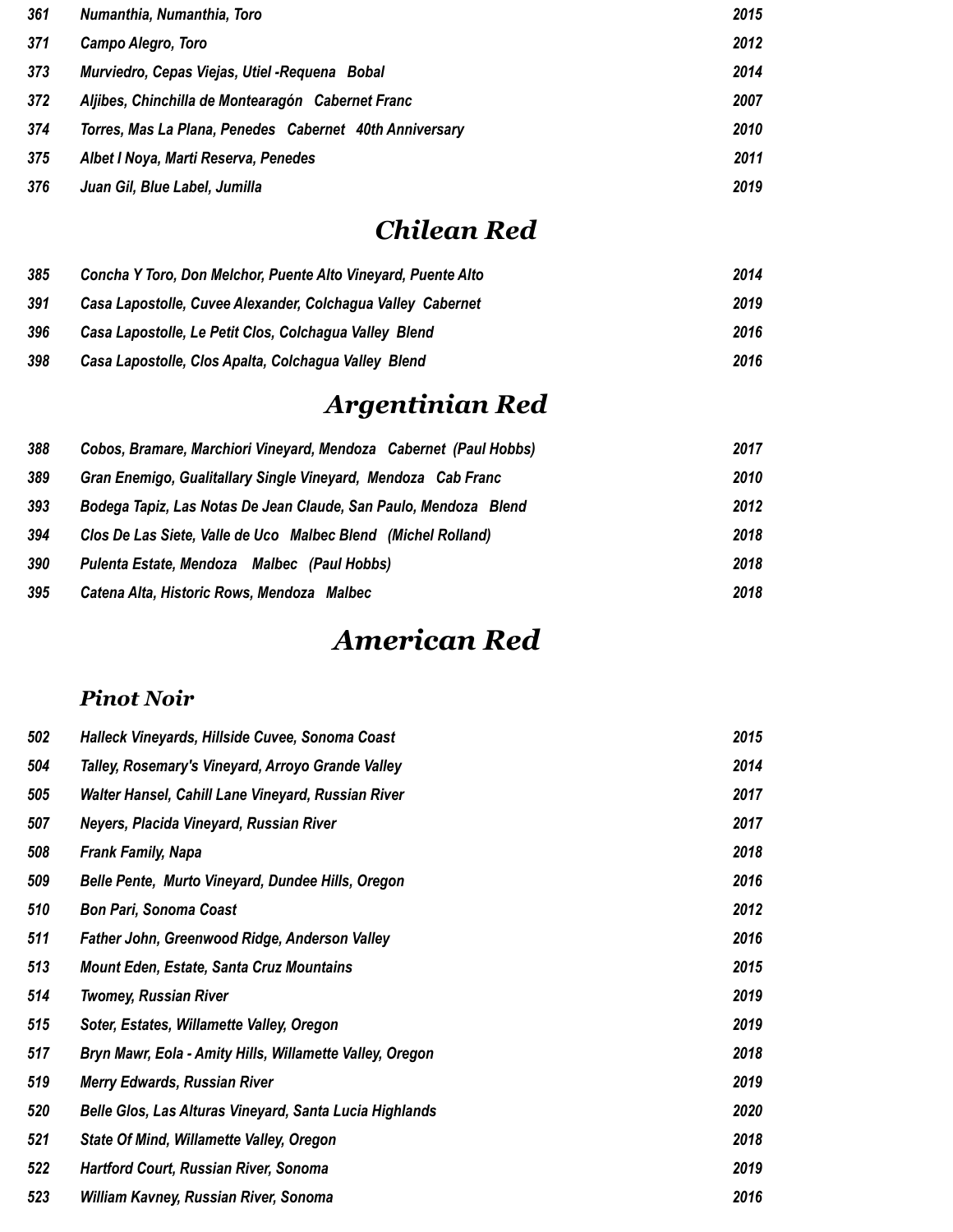| 524 | Raen, Royal St. Robert Cuvee, Sonoma Coast                     | 2018 |
|-----|----------------------------------------------------------------|------|
| 526 | <b>Bravium, Anderson Valley</b>                                | 2019 |
|     | Zinfandel                                                      |      |
| 530 | Mount Peak, Rattlesnake Vineyard, Sonoma                       | 2018 |
| 531 | Klinker Brick, Old Vine, Lodi                                  | 2018 |
| 532 | <b>BACA, Cats Cradle, Rockpile, Sonoma</b>                     | 2018 |
| 533 | <b>Macauley, Old Vines, Napa</b>                               | 2018 |
| 534 | Saddleback, Old Vines, Calistoga, Napa                         | 2017 |
| 536 | Martinelli, Giuseppe & Luisa, Russian River, Sonoma            | 2019 |
| 537 | Ghost Block, Pelissa Vineyard, Oakville, Napa                  | 2018 |
| 538 | <b>Frank Family, Napa</b>                                      | 2018 |
| 539 | Terra D'Oro, Deaver Vineyard, Amador County 130 Year Old Vines | 2014 |
| 540 | Branham, Rockpile, Somoma                                      | 2012 |
| 541 | Rombauer, Califonia                                            | 2018 |
| 544 | Orin Swift, 8 Years in The Desert, California                  | 2018 |
|     | <b>Syrah And Petite Sirah</b>                                  |      |

#### *Sequel, Columbia Valley, Washington Syrah ( Long Shadows ) 2017 Stags Leap Winery, Napa Petite Sirah 2018 Sean Thackrey, Sirius, Eagle Point Ranch, Mendocino Petite Sirah 2009 Switchback Ridge, Napa Petite Sirah 2013*

### *Red Blends*

| 558 | Quilceda Creek, CVR, Columbia Valley                                | 2018 |
|-----|---------------------------------------------------------------------|------|
| 559 | Venge, Scout's Honor, Napa                                          | 2019 |
| 560 | Jonata, Todos, Ballard Canyon, Santa Ynez                           | 2016 |
| 561 | Marietta, Christo, Lot #3, North coast                              |      |
| 562 | Orin Swift, Abstract, California                                    | 2019 |
| 563 | Miner, Oracle, Napa                                                 | 2015 |
| 564 | Lewis, Alec, Napa                                                   | 2019 |
| 565 | Apriori, California                                                 | 2015 |
| 566 | Chalk Hill, Estate Red, Chalk Hill, Sonoma                          | 2017 |
| 567 | Basel Cellars, Merriment, Columbia Valley, Washington               | 2015 |
| 574 | Basel Cellars, Claret, Walla Walla, Columbia Valley, Washington     | 2019 |
| 568 | Shafer, TD-9, Napa                                                  | 2017 |
| 569 | Beaulieu Vinyard, Reserve, Tapestry, Napa                           | 2017 |
| 570 | Epoch, Authenticity, Paderewski Vineyard, Willow Creek, Paso Robles | 2015 |
| 571 | Saddleback, Rancher Red, Napa                                       | 2017 |
| 572 | Le Mistral, Joseph's Blend, Single Vineyard, Monterey               | 2018 |
| 573 | The Crane Assembly, El Coco, G.B Crane Vineyard, Napa               | 2016 |
| 592 | The Crane Assembly, Disciples, Napa                                 | 2018 |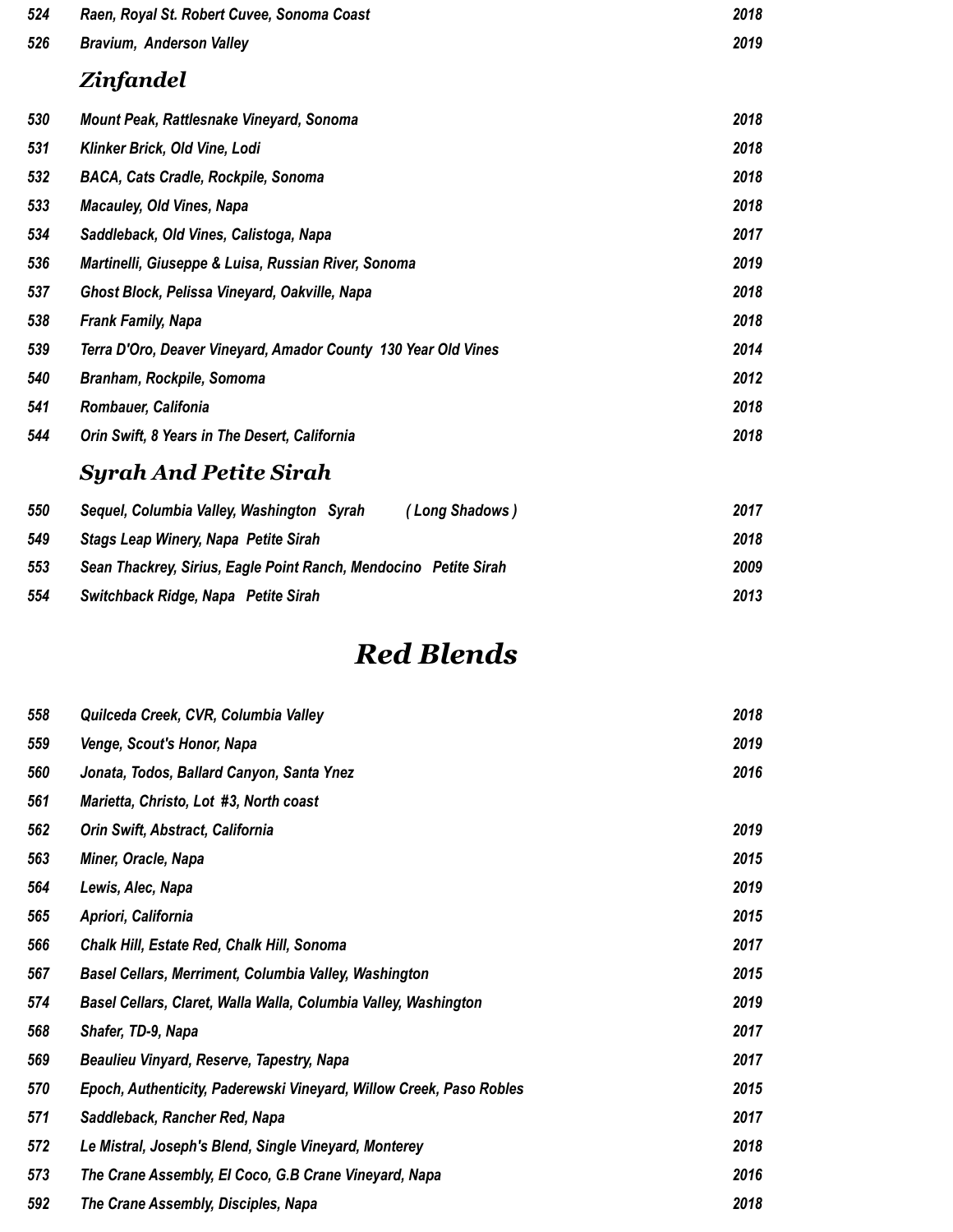| 575 | Red Thread, Howell Mountain, Napa                            | 2018 |
|-----|--------------------------------------------------------------|------|
| 576 | Hoppla, The Mutt, Napa<br>(Liparita)                         | 2014 |
| 577 | Duckhorn, Decoy, Sonoma                                      | 2019 |
| 578 | Cayuse, Flying Pig, Walla Walla, Columbia Valley, Washington | 2018 |
| 579 | Taken, Napa                                                  | 2018 |
| 580 | Long Shadows, Pirouette, Columbia Valley, Washington         | 2016 |
| 587 | Long Shadows, Saggi, Columbia Valley, Washington             | 2016 |
| 581 | Bacio Davino, Pazzo, Napa                                    | 2018 |
| 582 | Palazzo, Red Cuvee, Master Blend Series, Napa                | 2015 |
| 583 | Chappellet, Mountain Cuvee, Napa / Sonoma                    | 2019 |
| 584 | Steele Canyon, 50 Harvest, Meritage, Napa                    | 2013 |
| 585 | Justin, Isoscelese, Paso Robles                              | 2018 |
| 588 | Leviathan, California                                        | 2019 |
| 589 | <b>Charles Woodson, Intercept, Paso Robles</b>               | 2018 |
| 590 | Branham, Jazz, Napa                                          | 2019 |
| 593 | Westwood, Legend, Sonoma                                     | 2018 |
| 594 | Dove and Stone, Chalk Hill, Sonoma                           | 2019 |
| 595 | <b>Mad Hatter, Napa</b><br>(Dancing Hares)                   | 2019 |
| 596 | Mount Peak, Monte Rosso Vineyard, Sonoma                     | 2018 |

## *Merlot*

| 601 | Miner, Stagecoach Vineyard, Napa                    | 2013 |
|-----|-----------------------------------------------------|------|
| 602 | Northstar, Columbia Valley, Washington              | 2012 |
| 603 | <b>Stags Leap Winery, Napa</b>                      | 2016 |
| 604 | Lewis, Napa                                         | 2018 |
| 605 | Markham, Napa                                       | 2018 |
| 606 | <b>Rutherford Hill, Napa</b>                        | 2016 |
| 607 | Long Shadows, Pedestal, Columbia Valley, Washington | 2016 |
| 608 | <b>Stewart, Napa</b>                                | 2014 |
| 609 | <b>Meeker, Hand Print, Sonoma</b>                   | 2014 |
| 611 | Somerston, Bock IV, Napa                            | 2014 |
| 613 | Substance, Northridge, Columbia Valley, Washington  | 2013 |
| 614 | Cakebread, Napa                                     | 2017 |
| 615 | Rombauer, Napa                                      | 2018 |
| 617 | St. Francis, Reserve, Alexander Valley              | 2017 |
| 618 | Swanson, Napa                                       | 2018 |
| 619 | Duckhorn, Napa                                      | 2017 |
| 620 | Frogs Leap, Rutherford, Napa                        | 2018 |
| 622 | Emmolo, Napa                                        | 2018 |
| 625 | Robert Mondavi, Napa                                | 2016 |
| 627 | Paradigm, Oakville, Napa                            | 2015 |
| 629 | Saddleback, Oakville Estate, Napa                   | 2013 |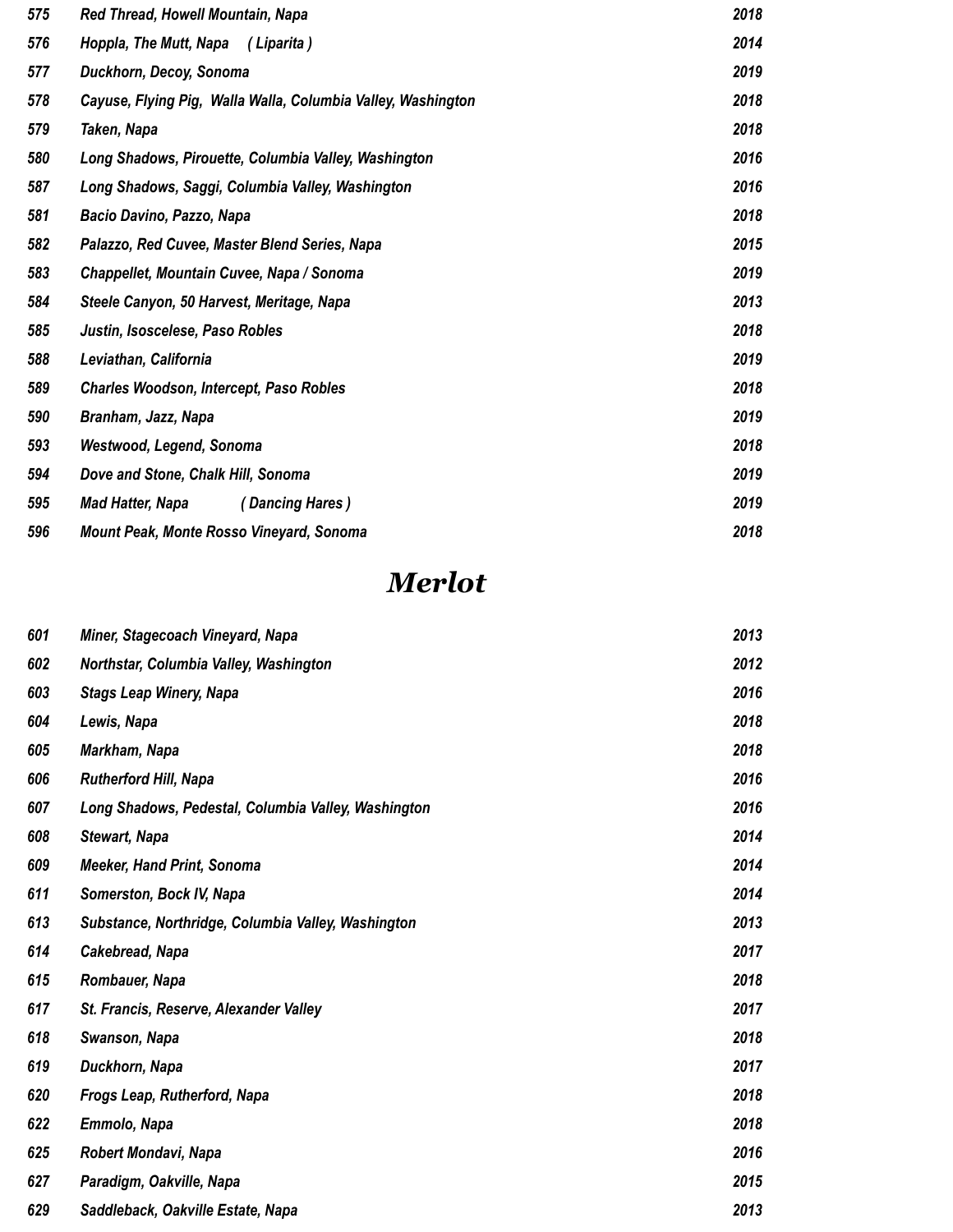| 631 | L'Ecole No. 41, Columbia Valley, Washington | 2017 |
|-----|---------------------------------------------|------|
| 632 | Daou, Reserve, Sequentis, Paso Robles       | 2019 |
| 634 | <b>Frank Family, Napa</b>                   | 2018 |
| 635 | <b>Pride, Mountain Vineyards</b>            | 2018 |

## *Other Varietals*

| 657 | Cayuse, Impulsivo, Walla Walla, Columbia Valley, Washington Tempranillo       | 2017 |
|-----|-------------------------------------------------------------------------------|------|
| 658 | Silverado, Estate, Napa<br>Sangiovese                                         | 2015 |
| 661 | K Vintner, Guido, Walla Walla, Washington Sangiovese                          | 2013 |
| 660 | Mutt Lynch, Frediani Vineyards, Calistoga, Napa Charbono Supports Dog Rescues | 2013 |
| 664 | Scott Harvey, J&S Reserve, Amador County Barbera                              | 2018 |
| 663 | Isenhower, Road Less Traveled, Columbia Valley, Washington Cabernet Franc     | 2017 |
| 665 | Silverado, Mt. George Vineyard, Combsville, Napa Cabernet Franc               | 2017 |
| 668 | Componet Wine Company, Napa Cabernet Franc                                    | 2017 |
| 669 | Revolver, Juggernaut, Napa Petite Verdot                                      | 2017 |
| 671 | Revolver, Divina Comedia, Napa Malbec                                         | 2017 |

# *Cabernet Sauvignon*

| 701 | Arrowood, Sonoma                                                                      | 2018 |
|-----|---------------------------------------------------------------------------------------|------|
| 702 | Halter Ranch, Adelaida District, Paso Robles                                          | 2018 |
| 703 | Janzen, Napa                                                                          | 2019 |
| 704 | <b>Autsin Hope, Paso Robles</b>                                                       | 2020 |
| 705 | Saddleback, Oakville Estate, Napa                                                     | 2017 |
| 706 | <b>Adaptation, Napa</b>                                                               | 2017 |
| 707 | Turnbull, Napa Cabernet                                                               | 2019 |
| 708 | Rombauer, Napa                                                                        | 2019 |
| 709 | <b>Branham, Resolution, Napa</b>                                                      | 2017 |
| 710 | Checkerboard, Kings Row, Diamond Mountain, Napa                                       | 2016 |
| 711 | J. Lohr, Carol's Vineyard, St. Helena, Napa<br><b>Supports Breast Cancer Research</b> | 2017 |
| 751 | J. Lohr, Signature, Paso Robles                                                       | 2016 |
| 712 | Corison, St. Helena, Napa                                                             | 2014 |
| 713 | St. Francis, Reserve, Alexander Valley                                                | 2017 |
| 714 | Groth, Oakville, Napa                                                                 | 2017 |
| 715 | Trinchero, Mario's, Napa                                                              | 2018 |
| 725 | Trinchero, BRV, Napa                                                                  | 2013 |
| 716 | Silverado, Solo, Stags Leap District, Napa                                            | 2014 |
| 717 | Sequoia Grove, Rutherford, Napa                                                       | 2019 |
| 718 | Anderson Conn Valley, Estate, Reserve, Napa                                           | 2015 |
| 739 | <b>Anderson Conn Valley, Napa</b>                                                     | 2018 |
| 719 | Peju, Legacy Collection, Napa                                                         | 2019 |
| 720 | State of Mind, Caldwell Vineyard, Combsville, Napa                                    | 2017 |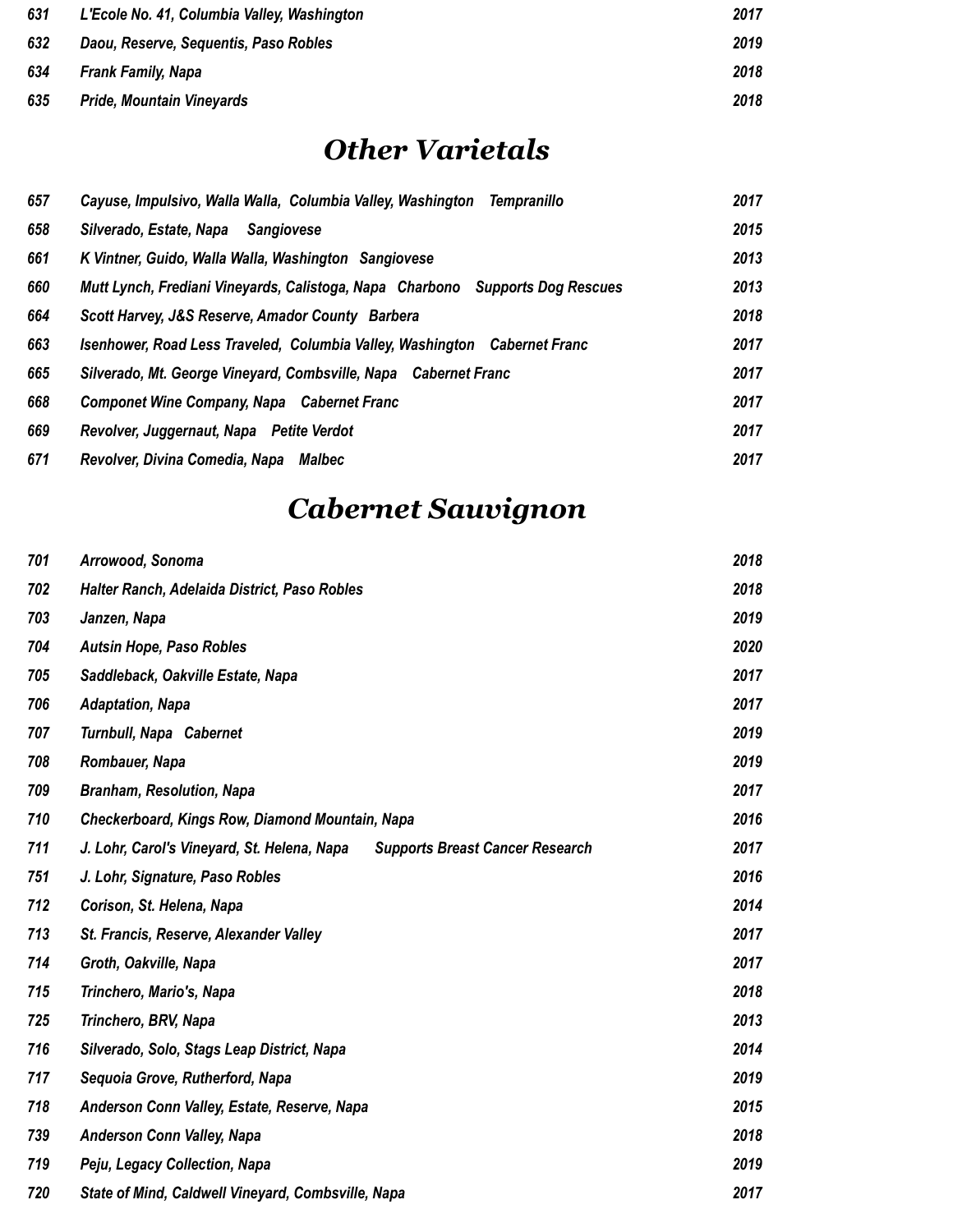| 721 | Louis M. Martini, Winemaker Selection, Napa               | 2018 |
|-----|-----------------------------------------------------------|------|
| 722 | Paul Hobbs, Napa                                          | 2017 |
| 723 | Robert Mondavi, Reserve, Napa                             | 2015 |
| 724 | Sojourn, Oakville, Napa                                   | 2017 |
| 726 | Justin, Paso Robles                                       | 2019 |
| 727 | <b>Silver Oak, Alexander Valley</b>                       | 2017 |
| 772 | <b>Silver Oak, Napa</b>                                   | 2017 |
| 728 | Oakville Ranch, Oakville, Napa                            | 2016 |
| 729 | <b>Grgich Hills, Napa</b>                                 | 2017 |
| 730 | Le Piche, Napa                                            | 2018 |
| 731 | Tamber Bey, Oakville Estate, Napa                         | 2017 |
| 732 | Alexis Soyer, Napa                                        | 2018 |
| 733 | Heitz Cellars, Lot C-91, Napa                             | 2016 |
| 766 | Heitz, Trailside Vineyard, Rutherford, Napa               | 2015 |
| 734 | <b>August Briggs, Two Moon Vineyard, Dry Creek Valley</b> | 2014 |
| 735 | Obsidian Ridge, Half Mile, Red Hills, Lake County         | 2016 |
| 736 | Mount Peak, Sentinel, Sonoma / Napa                       | 2016 |

| 737 | <b>Faust, Napa</b>                                              | 2019 |
|-----|-----------------------------------------------------------------|------|
| 738 | Neyers, Neyer's Ranch, Napa                                     | 2017 |
| 740 |                                                                 |      |
| 741 | Anakota, Helena Montana Vineyard, Knights Valley                | 2016 |
| 742 | Mt. Brave, Mount Veeder, Napa                                   | 2017 |
| 743 | Stag's Leap Cellars, Fay Vineyard, Stags Leap District, Napa    | 2018 |
| 767 | Stag's Leap Cellars, S.L.V. Vineyard, Stags Leap District, Napa | 2018 |
| 784 | Stag's Leap Cellars, Artemis, Napa                              | 2019 |
| 744 | Dunham, XXII, Columbia Valley                                   | 2016 |
| 745 | Caterwaul, Napa                                                 | 2019 |
| 746 | Joseph Phelps, Napa                                             | 2019 |
| 747 | Stonestreet, Estate Vineyards, Alexander Valley                 | 2017 |
| 748 | <b>Burly, Simpkins Vineyard, Coomsville, Napa</b>               | 2019 |
| 749 | <b>McPrice Myers, Bull By The Horns, Paso Robles</b>            | 2020 |
| 750 | O'Shaughnessy, Napa                                             | 2018 |
| 776 | O'Shaughnessy, Howel Mountain, Napa                             | 2018 |
| 753 | <b>Charles Woodson, Intercept, Paso Robles</b>                  | 2017 |
| 754 | Mason Cellars, Pelissa Vineyard, Oakville, Napa                 | 2018 |
| 755 | Forman, Napa                                                    | 2014 |
| 756 | <b>Barnett, Spring Mountain District, Napa</b>                  | 2018 |
| 757 | <b>Stags' Leap Winery, Napa</b>                                 | 2019 |
| 758 | Hess Collection, Estate, Mount Veeder, Napa                     | 2019 |
| 759 | Shafer, One Point Five, Stags Leap District, Napa               | 2019 |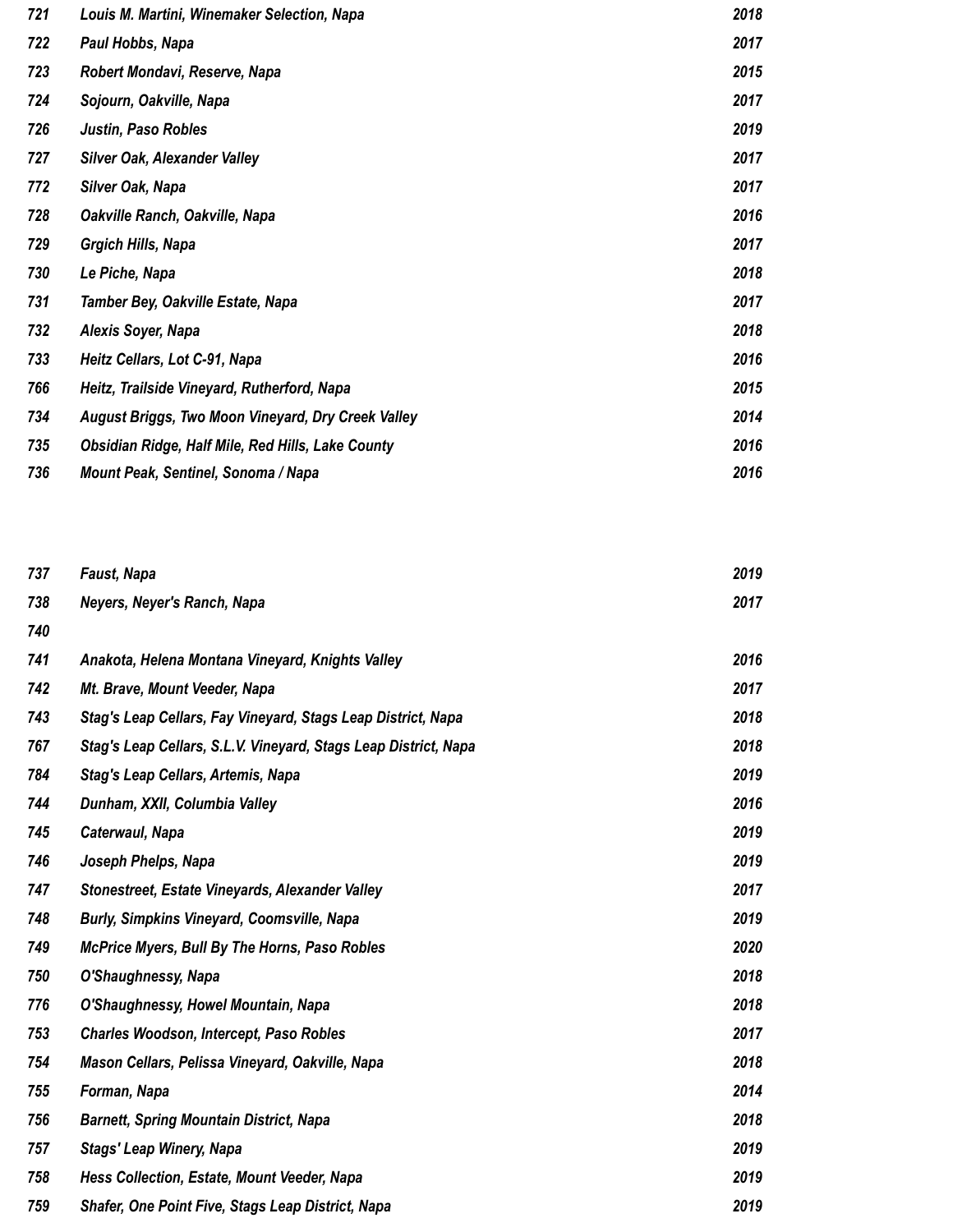| 760 | Cornell, Sonoma                                          | 2015 |
|-----|----------------------------------------------------------|------|
| 761 | <b>Martin Ray, Diamond Mountain District, Napa</b>       | 2018 |
| 762 | Cade, Howell Mountain, Napa                              | 2018 |
| 763 | <b>Chateau Grand Roche, Napa</b><br>(Forman)             | 2017 |
| 764 | Venge, Silencieux, Napa                                  | 2019 |
| 765 | House of Cards, Cab is King, Napa                        | 2017 |
| 768 | Caymus, Napa                                             | 2020 |
| 769 | Stringer Cellars, Stagecoach Vineyard, Napa              | 2017 |
| 770 | Arrowhead, Black and Gold, Reserve, Knights Valley       | 2018 |
| 771 | Jax, Napa                                                | 2017 |
| 774 | Isenhower, Batchelor Button, Columbia Valley, Washington | 2016 |
| 775 | <b>Silver Ghost, Napa</b>                                | 2019 |
| 777 | Katheryne Kennedy, Estate, Santa Cruz Mountains          | 2014 |
| 779 | Lewis, Mason's, Napa                                     | 2019 |
| 780 | Terraces, Quarry Vineyard, Rutherford, Napa              | 2017 |
| 785 | Cakebread, Napa                                          | 2019 |
| 787 | Chappellet, Signature, Napa                              | 2019 |

# *Big Bottles*

# *Magnum 1.5 Liter (2 Bottles)*

| 803 | Dunn Vineyards, Napa Cabernet                                   | 2015 |
|-----|-----------------------------------------------------------------|------|
| 808 | Dunn Vineyards, Napa Cabernet                                   | 2018 |
| 812 | Dunn Vineyards, Howell Mountain, Napa Cabernet                  | 2017 |
| 804 | Louis Martini, Napa Cabernet                                    | 2015 |
| 805 | Turnbull, Napa Cabernet                                         | 2017 |
| 806 |                                                                 |      |
| 807 | Jordan, Alexander Valley, Sonoma Cabernet Library Release       | 2012 |
| 811 | Jordan, Alexander Valley, Sonoma Cabernet Library Release       | 2009 |
| 809 | Grgich, Napa Cabernet                                           | 2016 |
| 810 | <b>Faust, Napa Cabernet</b>                                     | 2018 |
| 814 | Shafer, Hillside Select, Stags Leap District, Napa Cabernet     | 2014 |
| 816 | Neyers, AME, Conn Valley, Napa Cabernet                         | 2016 |
| 820 | Chappellet, Pritchard Hill Vineyard, Napa Cabernet              | 2016 |
| 819 | Figgins, Estate, Walla Walla, Columbia Valley, Washington Blend | 2016 |
| 821 | Domino De Pingus, Flor De Pingus, Ribera del Duera              | 2019 |
| 824 | Jean Louis Chave, St. Joseph, Rhone, France                     | 2019 |
| 831 | Brigaldara, Amarone Della Valpolicella, Italy                   | 2008 |
| 834 | Brigaldara, Riserva, Amarone Della Valpolicella, Italy          | 2007 |
| 835 | D'Arenberg, Dead Arm, McLaren Vale Shiraz                       | 2002 |
| 838 | Torbreck, Descendent, Barossa Shiraz                            | 2007 |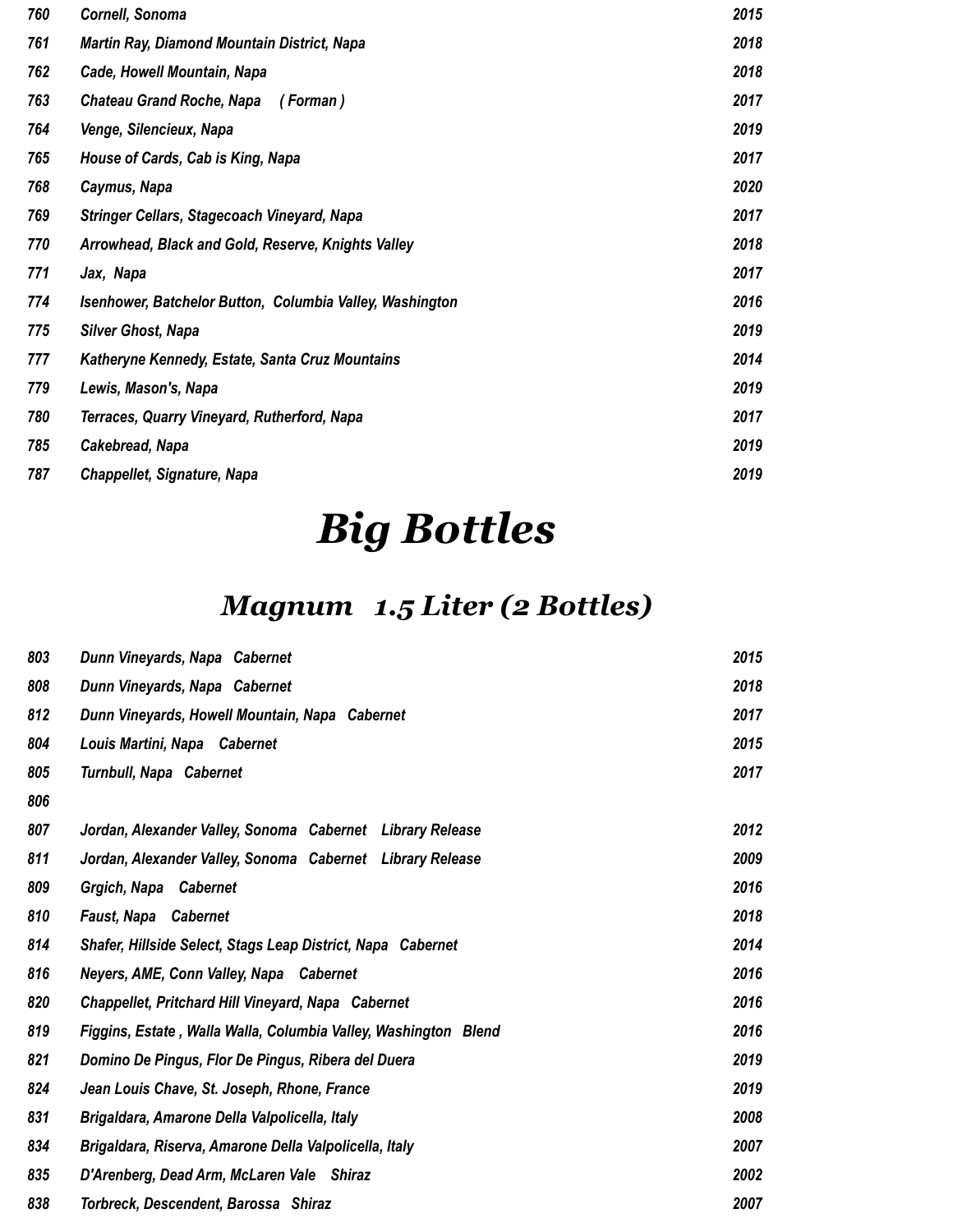# *Double Magnum 3 Liter (4 Bottles)*

| 842 | Ulysses, Napa<br><b>Cabernet</b>                              | 2016 |
|-----|---------------------------------------------------------------|------|
| 843 | Jordan, Alexander Valley, Sonoma Cabernet Library Release     | 2006 |
| 847 | Jordan, Alexander Valley, Sonoma Cabernet Library Release     | 2010 |
| 844 | Stag's Leap Cellars, Artemis, Napa Cabernet                   | 2018 |
| 846 | Grgich Hills, Napa Cabernet<br><b>Etched Collector Bottle</b> | 2016 |
| 849 | Silver Oak, Alexander Valley Cabernet                         | 2017 |
| 850 | Honig, Napa Cabernet                                          | 2018 |
| 853 | Ridge, Lytton Springs, Sonoma Zinfandel                       | 2015 |
| 852 | Bodegas Ordonez, Vatan, Toro, Spain Tempranillo               | 2017 |
| 855 | Chateau Gaby, Canon - Fronsac, Bordeaux                       | 2015 |
| 856 | Torbreck, The Factor, Barossa, Australia Shiraz               | 2006 |
| 858 | Torbreck, Descendent, Barossa, Australia Shiraz               | 2006 |

# *Very Rare 98-100 point Wines*

### *Very Limited*

| 943  | Cayuse, Bionic Frog, Walla Walla, Columbia Valley, Washington Syrah | 99  | 2018 |
|------|---------------------------------------------------------------------|-----|------|
| 396  | Casa Lapostolle, Clos Apalta, Colchagua Valley, Chile Blend         | 99  | 2016 |
| 944  | Bond, Quella, Napa Blend                                            | 98  | 2012 |
| 945  | Colgin, IX, Estate, Napa Blend                                      | 100 | 2016 |
| 947  | Colgin, IX, Estate, Napa Blend                                      | 98  | 2014 |
| 949  | Colgin, IX, Estate, Napa Blend                                      | 100 | 2015 |
| 946  | Abreu Vineyards, Madrona Ranch, Napa Blend                          | 100 | 2015 |
| 959  | Abreu Vineyards, Las Posadas, Howell Mountain, Napa Blend           | 100 | 2016 |
| 953  | Saxum, G2, Paso Robles Blend                                        | 99  | 2018 |
| 957  | Dalla Valle, Maya, Napa Blend                                       | 100 | 2013 |
| 958  | Harlan, Estate, Oakville, Napa Blend                                | 98  | 2014 |
| 976  | Opus One, Napa Blend                                                | 98  | 2018 |
| 1093 | Joseph Phelps, Insignia, Napa Blend                                 | 99  | 2018 |
| 1095 | Realm, The Bard, Napa Blend                                         | 100 | 2019 |
| 1065 | Realm, Beckstoffer / To Kalon Vineyard, Napa Cabernet               | 100 | 2015 |
| 963  | Araujo, Eisele Vineyard, Napa Cabernet                              | 98  | 2012 |
| 965  | Chappellet, Pritchard Hill Vineyard, Napa Cabernet                  | 99  | 2014 |
| 971  | Chappellet, Pritchard Hill Vineyard, Napa Cabernet                  | 100 | 2015 |
| 966  | Ridge, Monte Bello Vineyard, Santa Cruz Mountains Cabernet          | 100 | 2015 |
| 1039 | <b>Bryant Family, Estate, Pritchard Hill, Napa Cabernet</b>         | 100 | 2016 |
| 967  | Hundred Acre, Ark Vineyard, Napa Cabernet                           | 100 | 2013 |
| 964  | Hundred Acre, Kali Morgan Vineyard, Napa Cabernet                   | 100 | 2015 |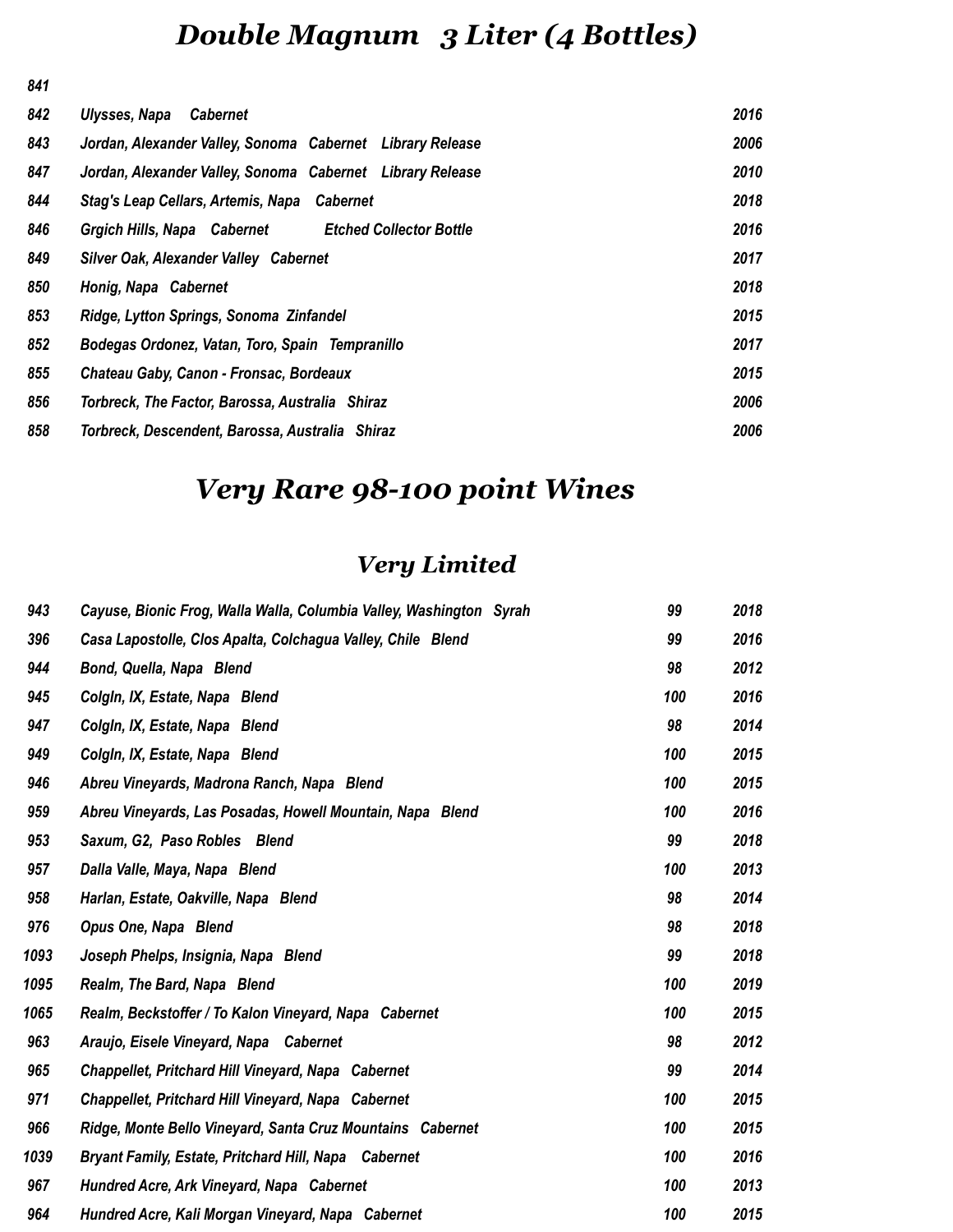| 968 | Heitz Cellar, Martha's Vineyard, Napa<br><b>Cabernet</b>               | 98  | 2015 |
|-----|------------------------------------------------------------------------|-----|------|
| 969 | Verite, La Muse, Sonoma Merlot                                         | 100 | 2016 |
| 973 | Verite, La Joie, Sonoma Cabernet                                       | 100 | 2012 |
| 972 | Lail, J. Daniel Cuvee, Napa Cabernet                                   | 100 | 2016 |
| 974 | Paul Hobbs, Beckstoffer / To Kalon Vineyard, Napa Cabernet             | 100 | 2013 |
| 977 | Paul Hobbs, Beckstoffer / To Kalon Vineyard, Napa Cabernet             | 99  | 2016 |
| 978 | <b>Shafer, Hillside Select, Stags Leap District</b><br><b>Cabernet</b> | 98  | 2014 |

#### *Dessert*

| 68  | Jorge Ordonez, Esencia #4, Spain | 375 ml | 99 | 2004 |
|-----|----------------------------------|--------|----|------|
| 990 | Taylor Flagate, Vintage Port     | 750 ml | 98 | 2000 |
| 991 | Taylor Flagate, Vintage Port     | 375 ml | 98 | 2000 |

#### *Featured Flights*

#### *Virginia Distillery, Courage and Conviction*

#### *Single Malt Collection*

#### **Courage and Conviction, Single Malt 92 proof**

**100% malted barley, never chill filtered, allowing the influence of the cask to show through as natural color. The flagship uses a combination of all three cask, 50% bourbon cask, 25% Sherry cask and 25 % cuvee cask.**

#### **Courage and Conviction, Single Malt, Bourbon Cask Finished**

**Bourbon cask adds notes of vanilla, caramel, butterscotch and toffee. Finish is creamy and exceptionally smooth.**

#### **Courage and Conviction, Single Malt, Sherry Cask Finished**

**Using three different Sherry cask, Fino, Olorosso and Pedro Ximenez, gives the whisky notes of cherry, fig, golden raisin and caramelized plum.**

#### **Courage and Conviction, Single Malt, Cuvee Cask Finished**

**Sourced from premium European red wine Producers. The cask is shaved, retoasted and recharred, Energizing the wood sugars. This brings forward notes of raspberry, cherry, brown sugar, cocoa and baking spice.**

#### **3 oz Flight \$35 1 oz Each**

#### *Christner's Bourbon Flight*

#### **Hillrock, #1, Christner's Single Barrel 115 Proof**

**Sweet nose with maple syrup, caramel and vanilla, slightly floral and fruity, with spicy notes from rye.**

**It has creamy weight with notes of plum, raisin and fig. Spicy notes include clove and cinnamon. Well-balanced with** 

#### **a long finish with notes of oak, chocolate, raisin and the slightest hint of char.**